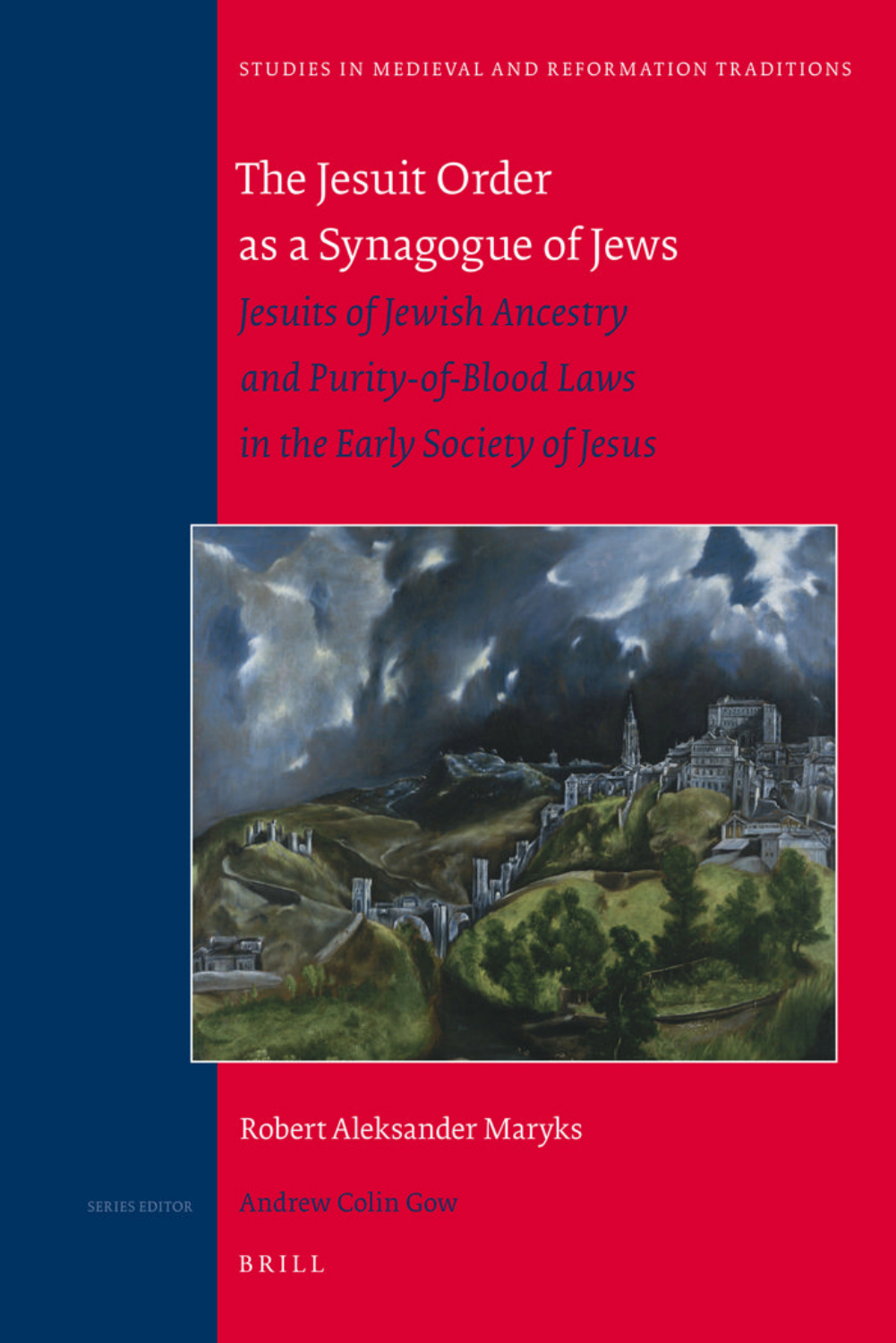The Jesuit Order as a Synagogue of Jews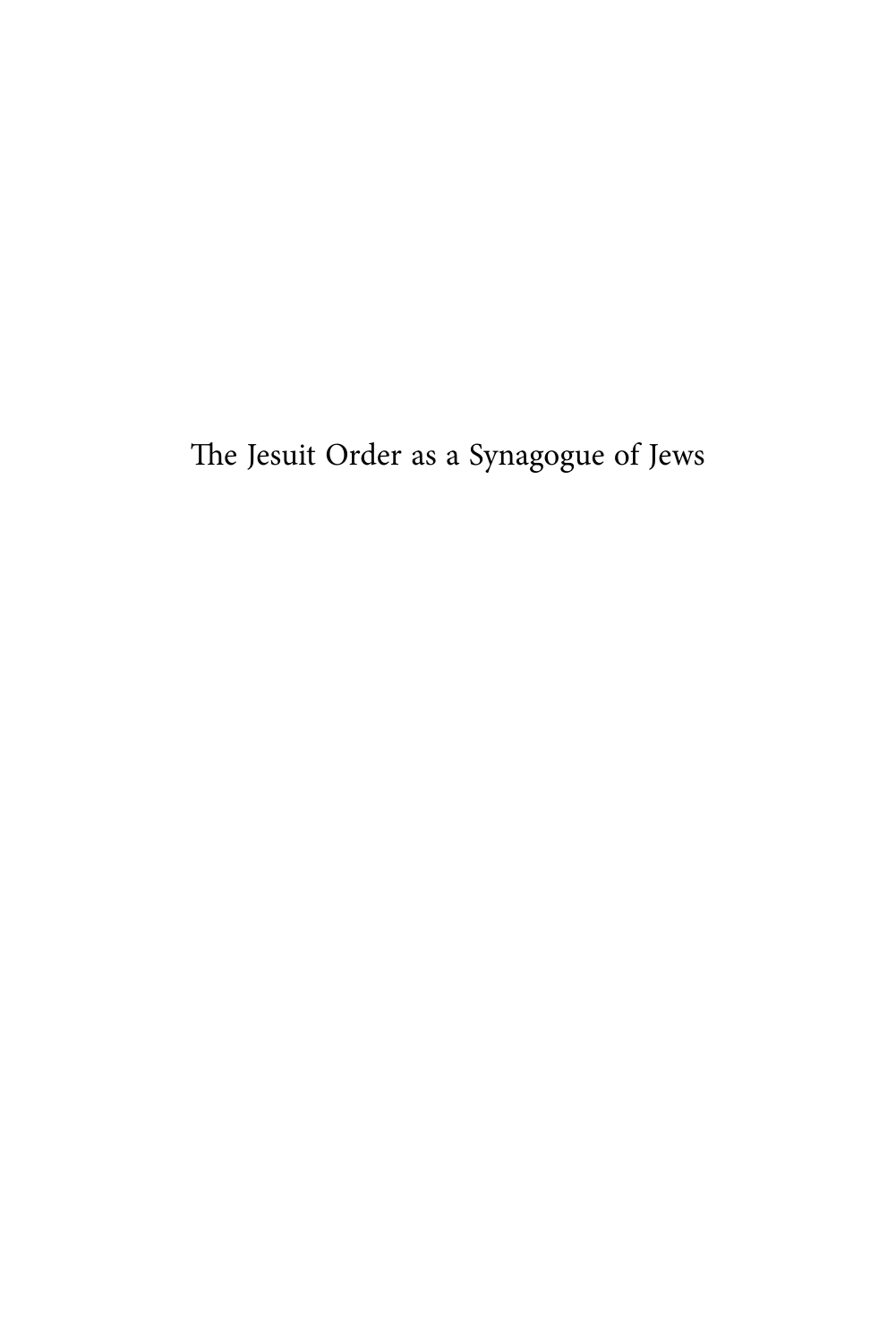# Studies in Medieval and Reformation Traditions

*Edited by*

Andrew Colin Gow Edmonton, Alberta

*In cooperation with*

Sylvia Brown, Edmonton, Alberta Falk Eisermann, Berlin Berndt Hamm, Erlangen Johannes Heil, Heidelberg Susan C. Karant-Nunn, Tucson, Arizona Martin Kaufhold, Augsburg Jürgen Miethke, Heidelberg M.E.H. Nicolette Mout, Leiden Christopher Ocker, San Anselmo and Berkeley, California

> *Founding Editor* Heiko A. Oberman †

# VOLUME 146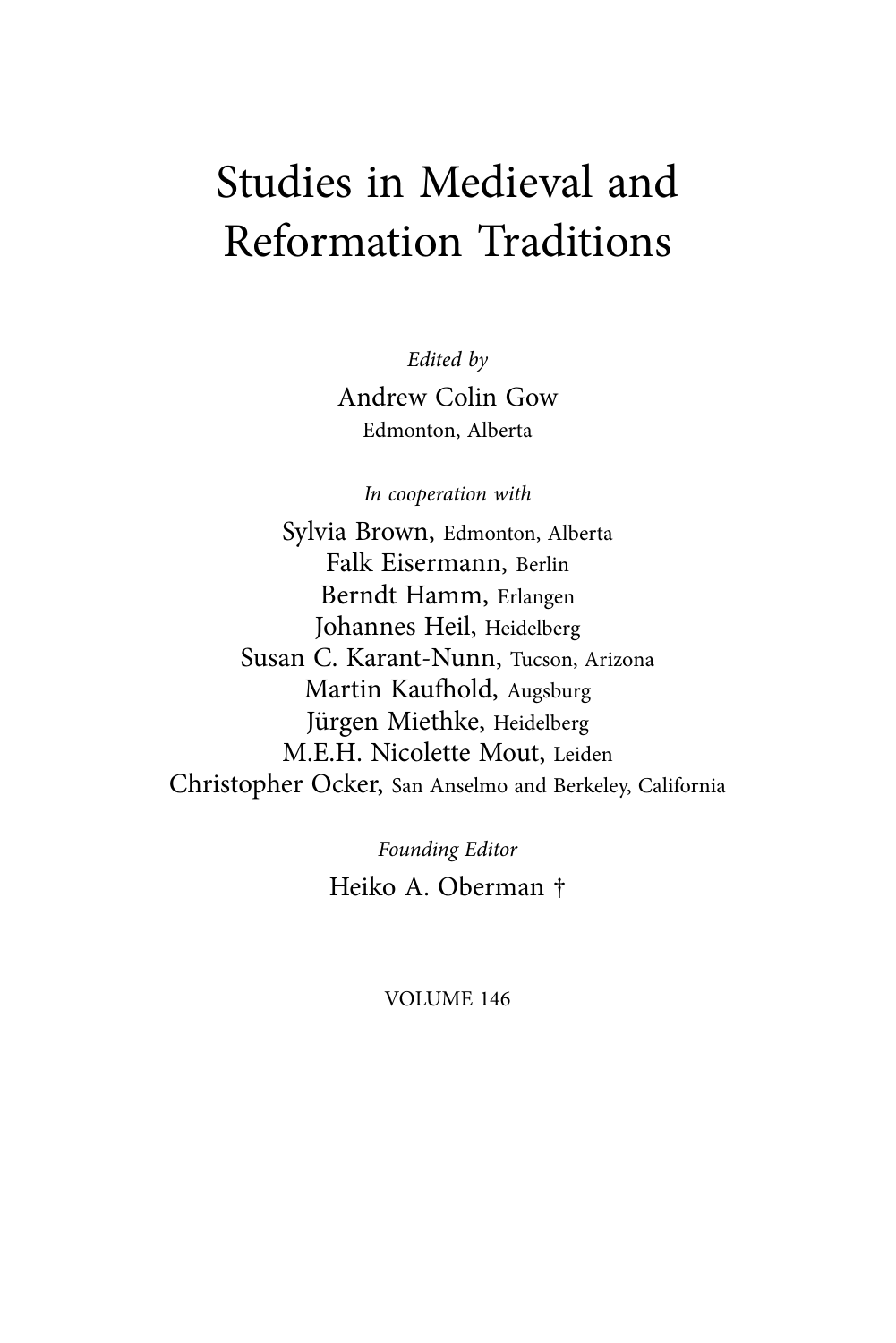# The Jesuit Order as a Synagogue of Jews

Jesuits of Jewish Ancestry and Purity-of-Blood Laws in the Early Society of Jesus

> *By* Robert Aleksander Maryks



**BRILL** 

LEIDEN • BOSTON 2010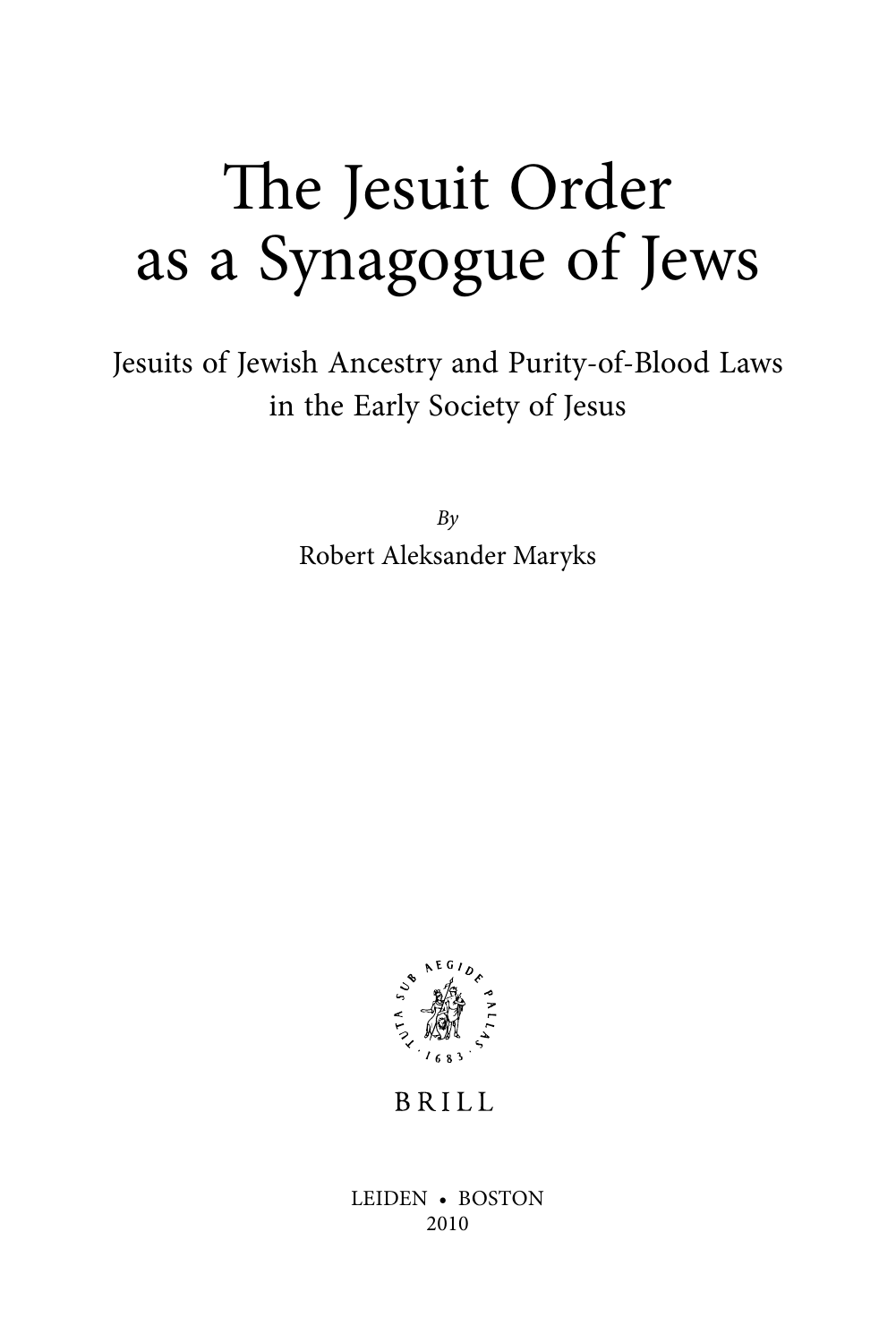*On the cover*: The View of Toledo. El Greco (Domenikos Theotokopoulos) (Greek, 1541-1614). The Metropolitan Museum of Arts, New York City.

This book is printed on acid-free paper.

Library of Congress Cataloging-in-Publication Data

Maryks, Robert Aleksander The Jesuit Order as a synagogue of Jews : Jesuits of Jewish ancestry and purity-of-blood laws in the early Society of Jesus / by Robert Aleksander Maryks. p. cm. — (Studies in medieval and Reformation traditions ; v. 146) Includes bibliographical references (p. ) and index. ISBN 978-90-04-17981-3 (hardback : alk. paper) 1. Jesuits—Membership— History—16th century. 2. Jesuits—Membership—History—17th century. 3. Marranos—History—16th century. 4. Marranos—History—17th century. 5. Antisemitism—Iberian Peninsula—History. 6. Race discrimination—Religious aspects—Christianity. 7. Iberian Peninsula—Ethnic relations. I. Title. II. Series.

 BX3706.A2.M37 2009 271,53046089924—dc22

2009035704

ISSN 1573-4188 ISBN 978 9004 17981 3

Copyright 2010 by Koninklijke Brill NV, Leiden, The Netherlands. Koninklijke Brill NV incorporates the imprints Brill, Hotei Publishing, IDC Publishers, Martinus Nijhoff Publishers and VSP.

All rights reserved. No part of this publication may be reproduced, translated, stored in a retrieval system, or transmitted in any form or by any means, electronic, mechanical, photocopying, recording or otherwise, without prior written permission from the publisher.

Brill has made all reasonable efforts to trace all right holders to any copyrighted material used in this work. In cases where these efforts have not been successful the publisher welcomes communications from copyright holders, so that the appropriate acknowledgements can be made in future editions, and to settle other permission matters.

Authorization to photocopy items for internal or personal use is granted by Koninklijke Brill provided that the appropriate fees are paid directly to The Copyright Clearance Center, 222 Rosewood Drive, Suite 910, Danvers, MA 01923, USA. Fees are subject to change.

printed in the netherlands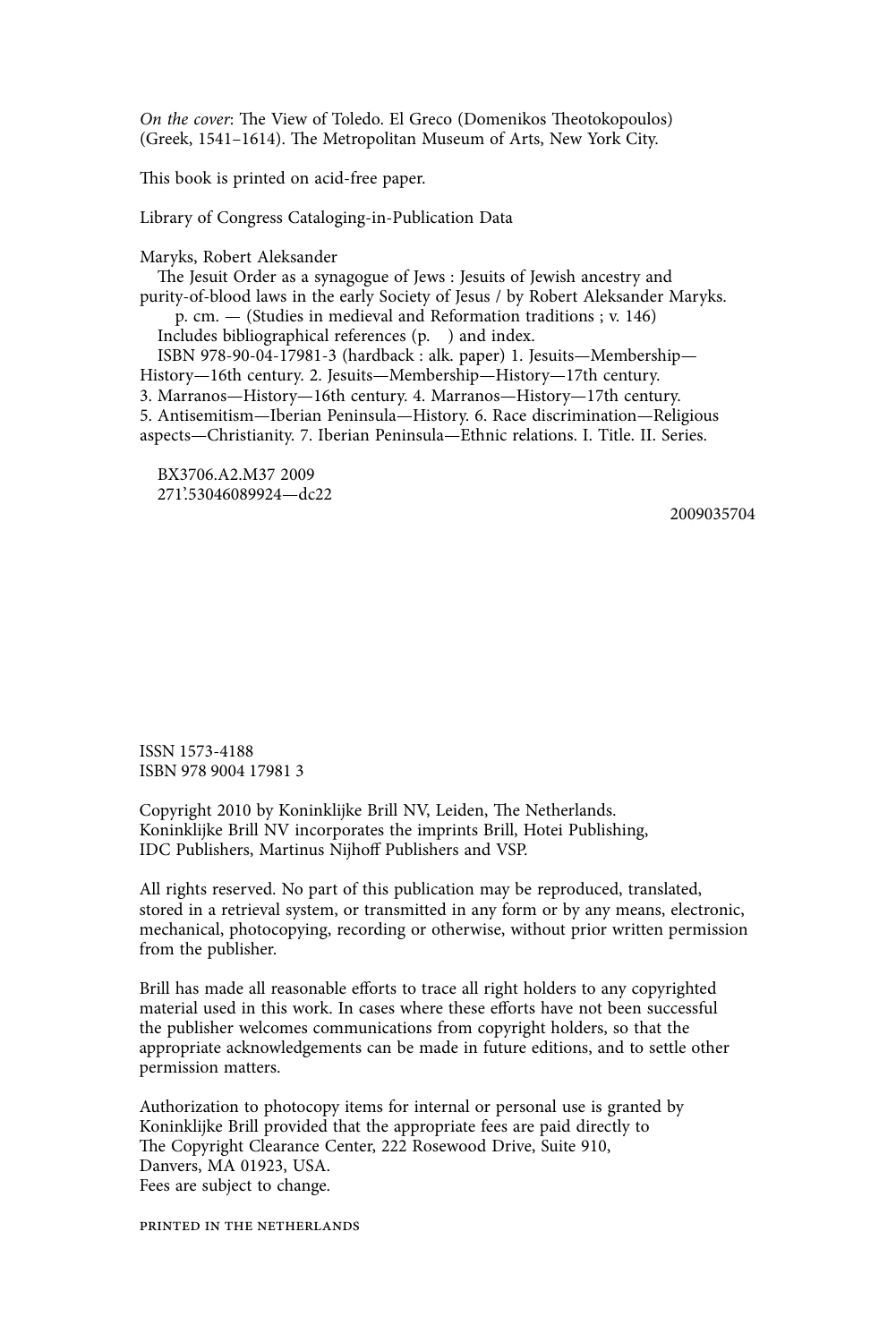Rodzicom moim drogim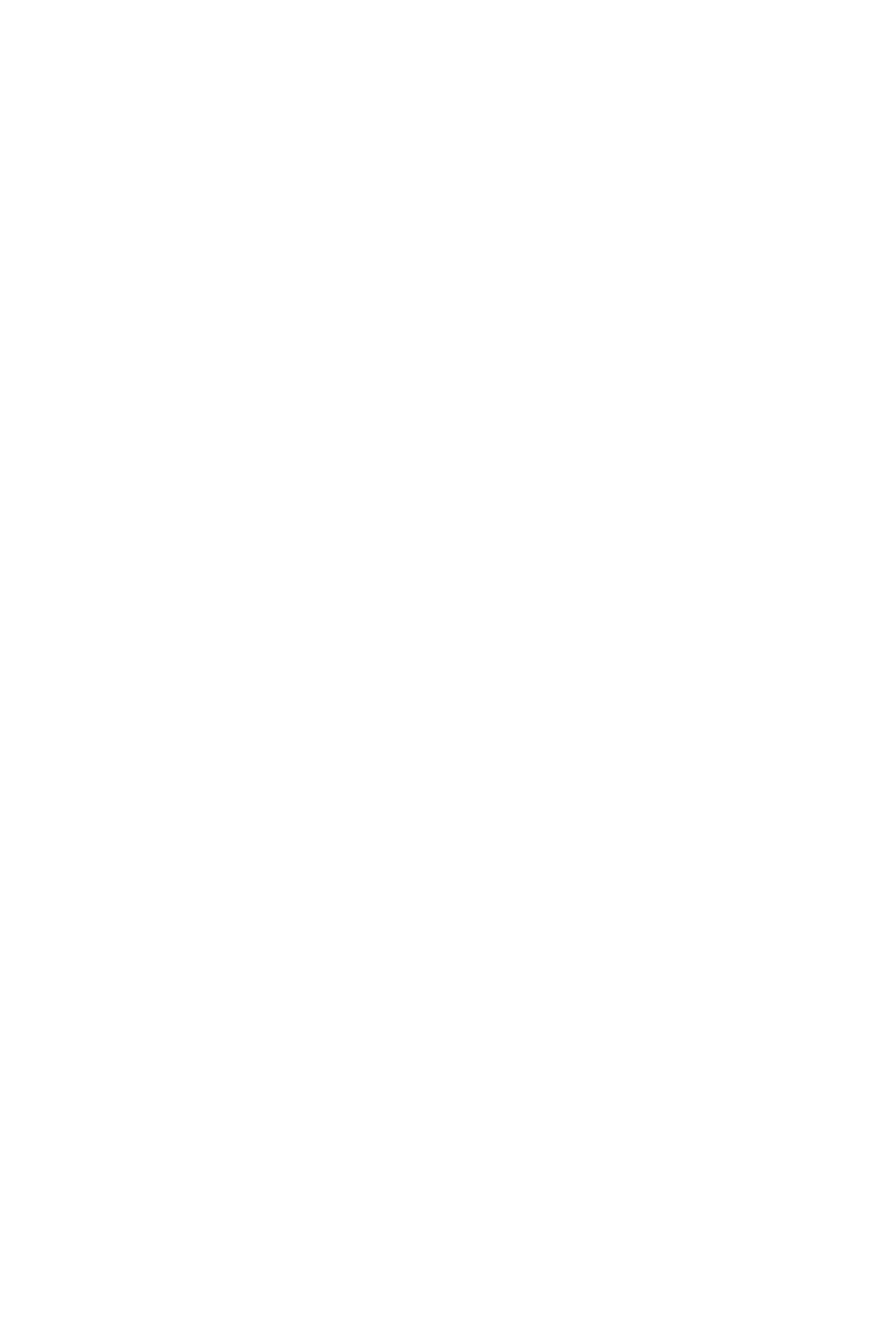# **CONTENTS**

|                                                        | ix             |
|--------------------------------------------------------|----------------|
|                                                        | xi             |
|                                                        | xiii           |
|                                                        | XV             |
| Chapter One The Historical Context of Purity-of-Blood  |                |
|                                                        | 1              |
| Sentencia-Estatuto of Pero de Sarmiento (1449)         | $\overline{2}$ |
|                                                        | $\overline{4}$ |
| Purity-of-blood statutes of Archbishop Silíceo (1547)  | 29             |
| Defensio Toletani Statuti of Diego de Simancas (1573)  | 31             |
| Chapter Two Early Jesuit Pro-converso Policy (1540-72) | 41             |
| Ignatius of Loyola as a "deep spiritual Semite"        | 42             |
| Jerónimo Nadal's opposition to the purity-of-blood     |                |
|                                                        | 76             |
| The converso triumvirate: the election of Diego Laínez | 90             |
| Francisco de Borja's infinite love of conversos        | 100            |
| Chapter Three Discrimination Against Jesuits of Jewish |                |
|                                                        | 117            |
| Italo-Portuguese anti-converso lobby at General        |                |
|                                                        | 120            |
|                                                        | 123            |
|                                                        | 125            |
| Benedetto Palmio's converso-phobic memorial            | 129            |
|                                                        | 143            |
| Chapter Four Jesuit Opposition to the Purity-of-blood  |                |
|                                                        | 159            |
|                                                        | 162            |
|                                                        | 182            |
|                                                        | 187            |
|                                                        | 190            |
|                                                        | 212            |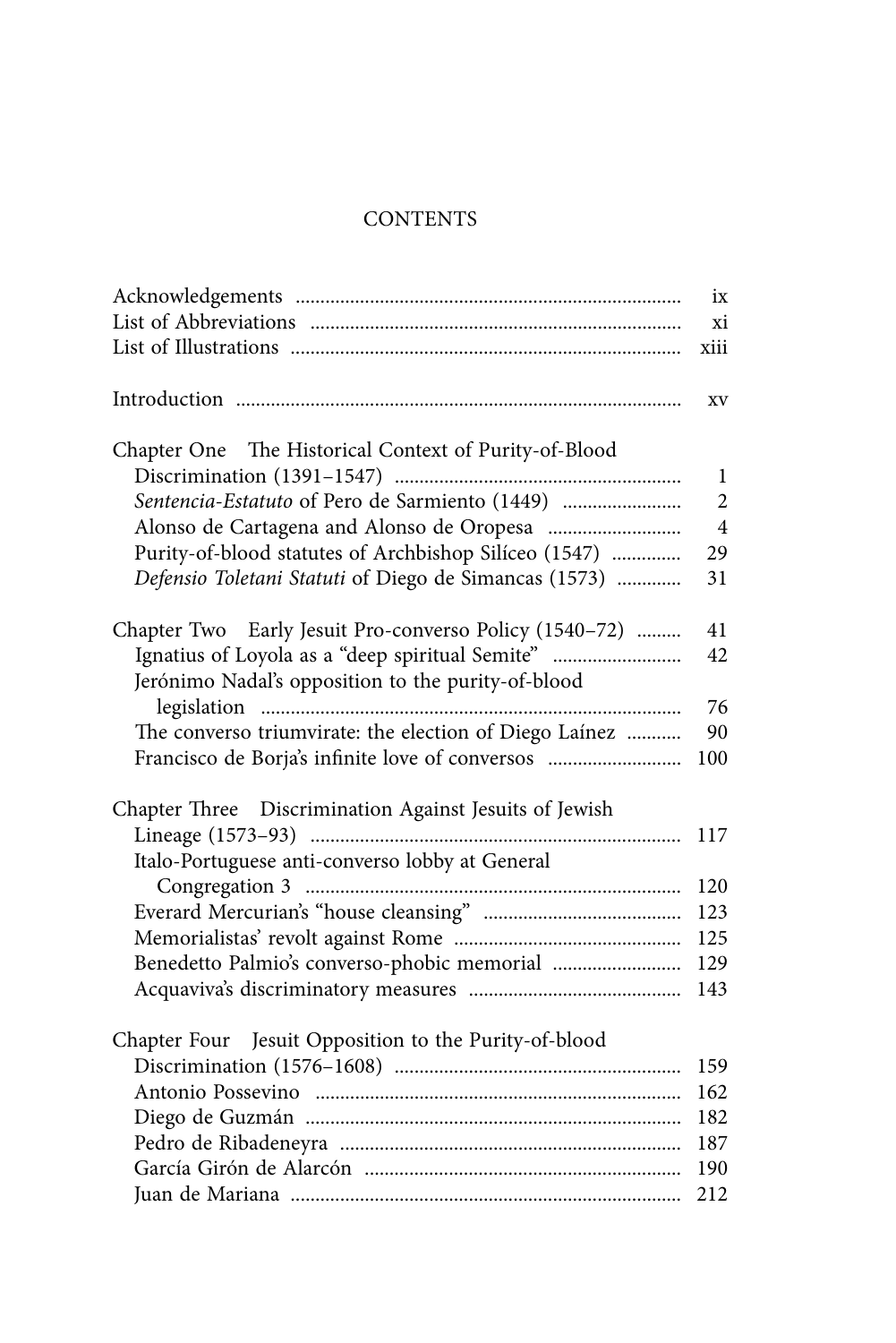### **CONTENTS**

# viii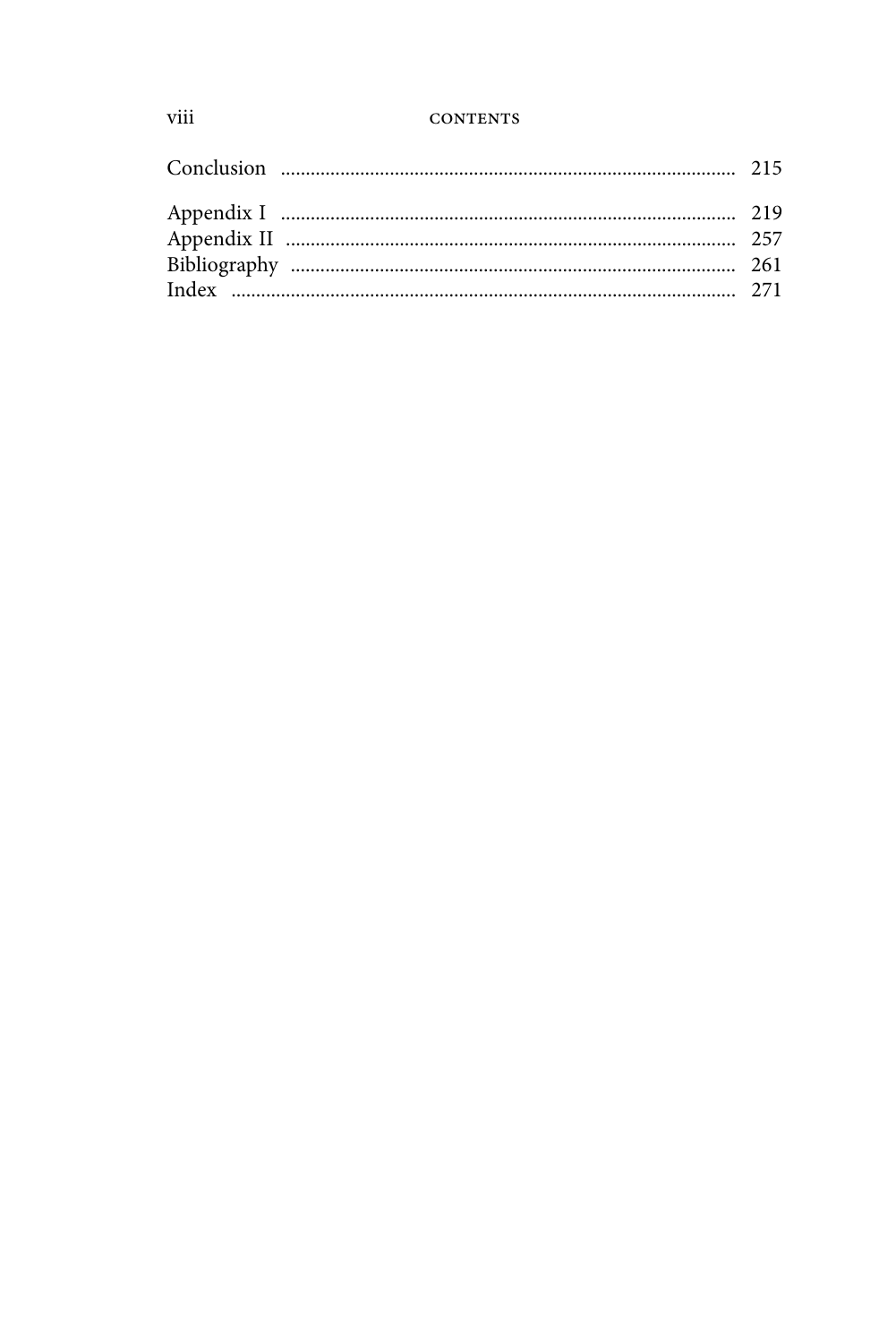## ACKNOWLEDGEMENTS

I express my particular gratitude to the scholars who have generously assisted me with their insightful comments and suggestions in the process of writing the present book. These include André Aciman, Miriam Bodian, Jonathan Boyarin, Richard F. Gyug, Ignacio Echarte Oñate, Kimberly Lynn Hossain, Francisco de Borja Medina, Thomas M. McCoog, Marc Rastoin, James W. Reites, Jean-Pierre Sonnet, and Alison P. Weber.

I owe much to the Jesuits of the Jesuit Historical Institute in Rome, Thomas M. McCoog and James F.X. Pratt for their friendly support and generous hospitality during my work there. The research in the archives progressed efficiently thanks also to the serene and accommodating spirit of the staff of the Institute, especially Nicoletta Basilotta and Mauro Brunello. I also thank Jill G. Thomas, the Jesuitana Librarian at John J. Burns Library of Boston College, who graciously and competently assisted me in finding and obtaining for publication the illustrations contained in the present book.

While writing this book in New York City, the help of the staff at Fordham University Libraries in collecting secondary sources was indispensable. I thank especially Christine Campbell, Helena Cunniffe, Betty Garity, and Charlotte Labbe.

A PCS-CUNY Research Grant provided the financial support necessary to do research in the archives of Rome in 2008, and Andrea Finkelstein, the acting chairperson in the History Department at Bronx Community College of the City University of New York, generously accommodated my teaching schedule to fit it into my writing project.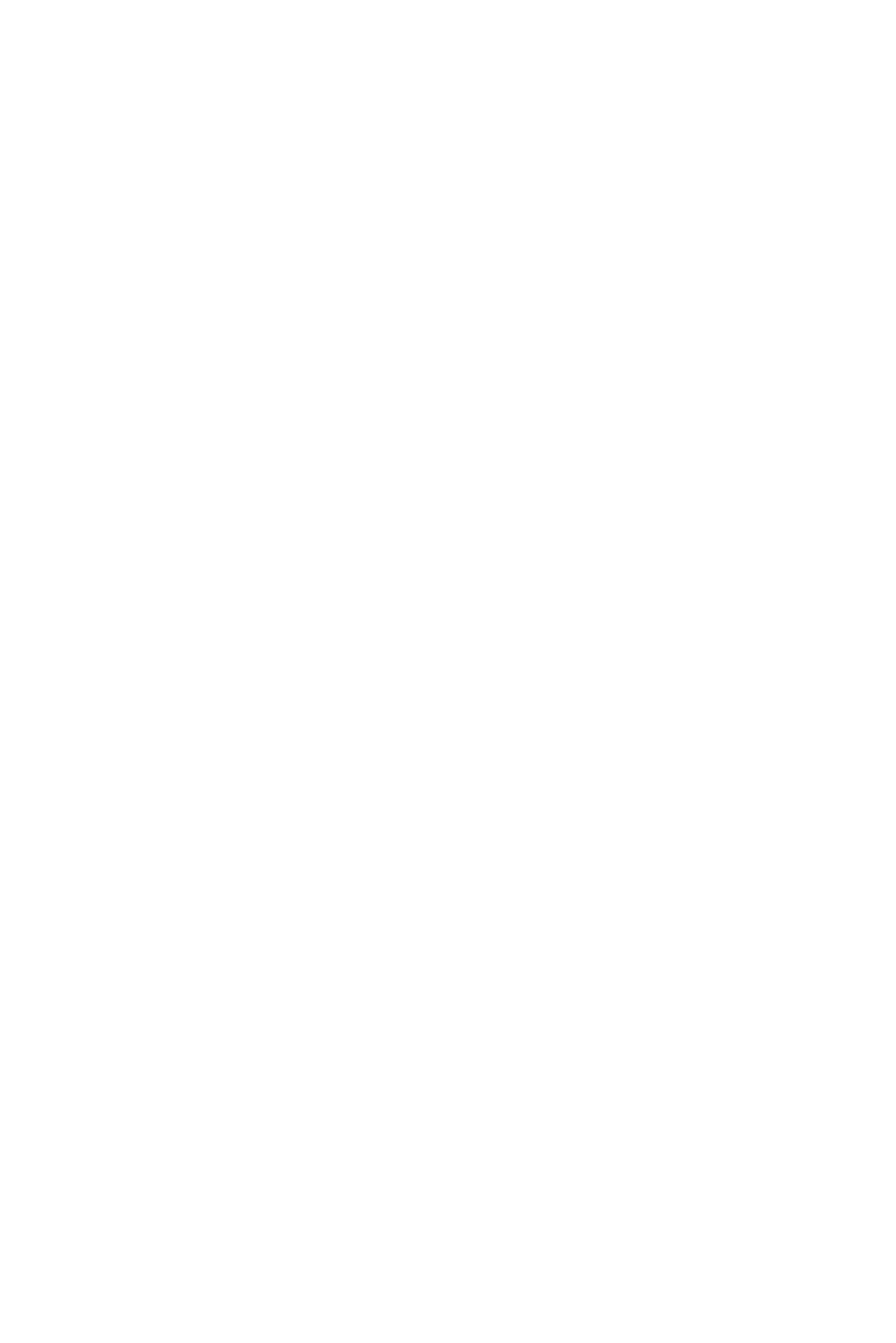# LIST OF ABBREVIATIONS

| born                                                    |
|---------------------------------------------------------|
| died                                                    |
| Archivo de la Corona de Aragón, Barcelona               |
| Archivo Histórico Nacional, Madrid                      |
| Archivio Romano Societatis Iesu (the Jesuit Archives in |
| Rome)                                                   |
| Archivum Historicum Societatis Iesu (periodical)        |
| circa                                                   |
| Chronicon (MHSI)                                        |
| Constitutions                                           |
| Diccionario de Espiritualidad Ignaciana                 |
| Diccionario Histórico de la Compañía de Jesús           |
| Epistulae                                               |
| folio                                                   |
| folios                                                  |
| Fontes narr. Fontes narrativi (MHSI)                    |
| <b>General Congregation</b>                             |
| Monumenta Historica Societatis Iesu                     |
| Monumenta                                               |
| Opp. NN. Opera Nostrorum                                |
| reigned                                                 |
| Societatis Iesu (of the Society of Jesus)               |
|                                                         |

See also *Monumenta Historica Societati Iesu* (MHSI) in Bibliography, where the abbreviations for the collection's volumes are provided.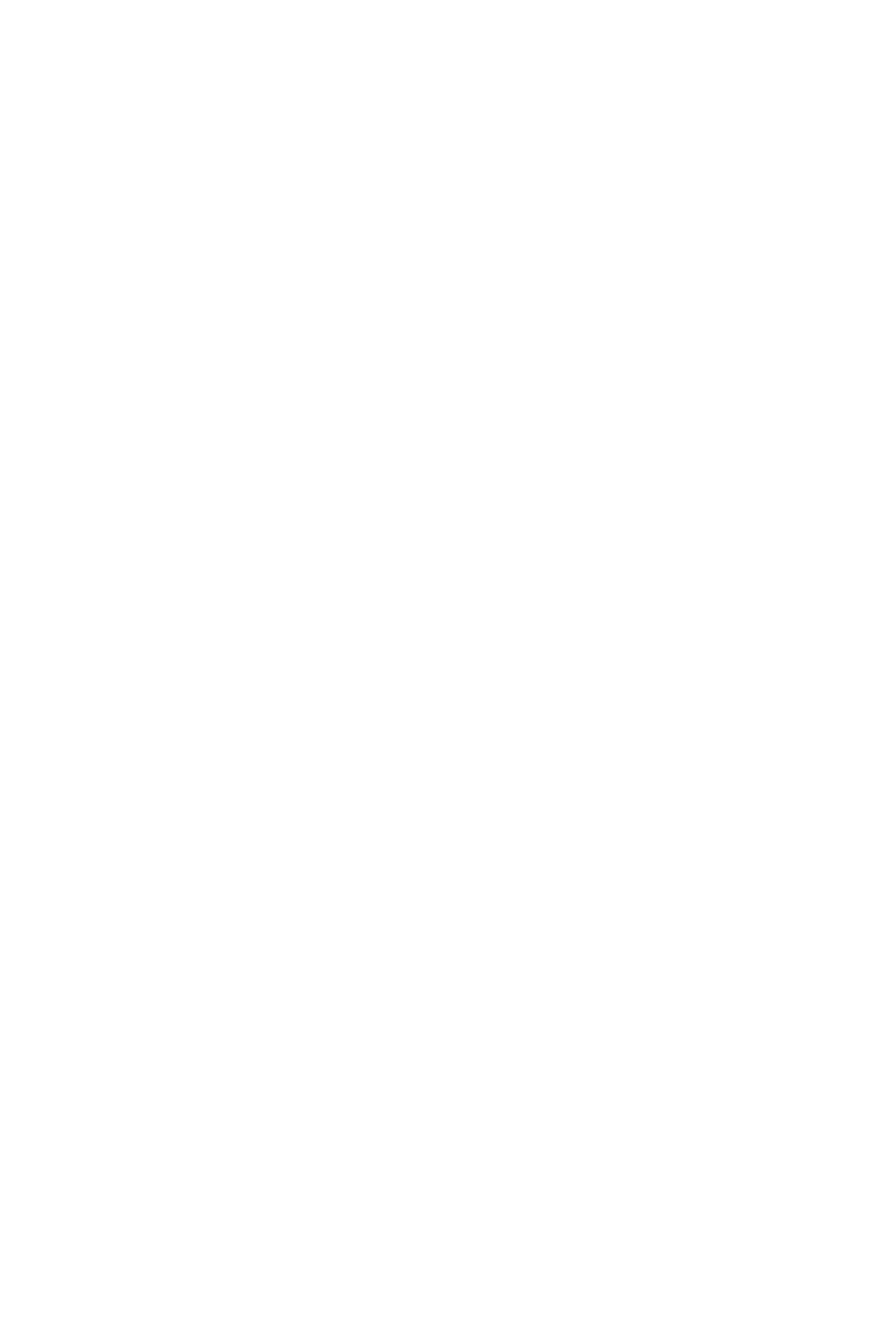# LIST OF ILLUSTRATIONS

| Fig. 1.  | Pedro de Ribadeneyra as the biographer of       |     |
|----------|-------------------------------------------------|-----|
|          |                                                 | 43  |
| Fig. 2.  | Ignatius of Loyola incarcerated by the          |     |
|          |                                                 | 47  |
| Fig. 3.  | Íñigo accused of seducing students at the       |     |
|          |                                                 | 53  |
| Fig. 4.  | Íñigistas in Paris: the nucleus of the future   |     |
|          |                                                 | 56  |
| Fig. 5.  | Diego Laínez (1512-65), the most prominent      |     |
|          |                                                 | 59  |
| Fig. 6.  |                                                 | 60  |
| Fig. 7.  | Jerónimo Nadal (1507-80)-Loyola's               |     |
|          |                                                 | 77  |
| Fig. 8.  | Nicolás Bobadilla (c. 1509-90)-the converso     |     |
|          | opponent of the "converso triumvirate"          | 92  |
| Fig. 9.  | The Italian Jesuit historian Francesco Sacchini |     |
|          |                                                 | 95  |
| Fig. 10. | Bl. Ignacio de Azevedo (1526-70)—the            |     |
|          |                                                 | 102 |
| Fig. 11. | Francisco de Toledo [Herrera] (1532-96)-the     |     |
|          |                                                 | 105 |
| Fig. 12. | Francisco Suárez [de Toledo] (1548-1617)-the    |     |
|          | converso supporter of the anti-converso         |     |
|          |                                                 | 109 |
| Fig. 13. | Alfonso Salmerón (1515-85) — an influential     |     |
|          | opponent of the converso discrimination         | 141 |
| Fig. 14. | Map of seventeenth-century Vietnam              | 152 |
| Fig. 15. | Engravings from the Vestigatio arcani sensus in |     |
|          | Apocalypsi (Antwerp, 1614) by Luis del Alcázar  |     |
|          |                                                 | 157 |
| Fig. 16. | The Italian Jesuit writer and diplomat Antonio  |     |
|          |                                                 | 161 |
| Fig. 17. | Juan de Mariana (1536-1624)-the Spanish         |     |
|          |                                                 | 211 |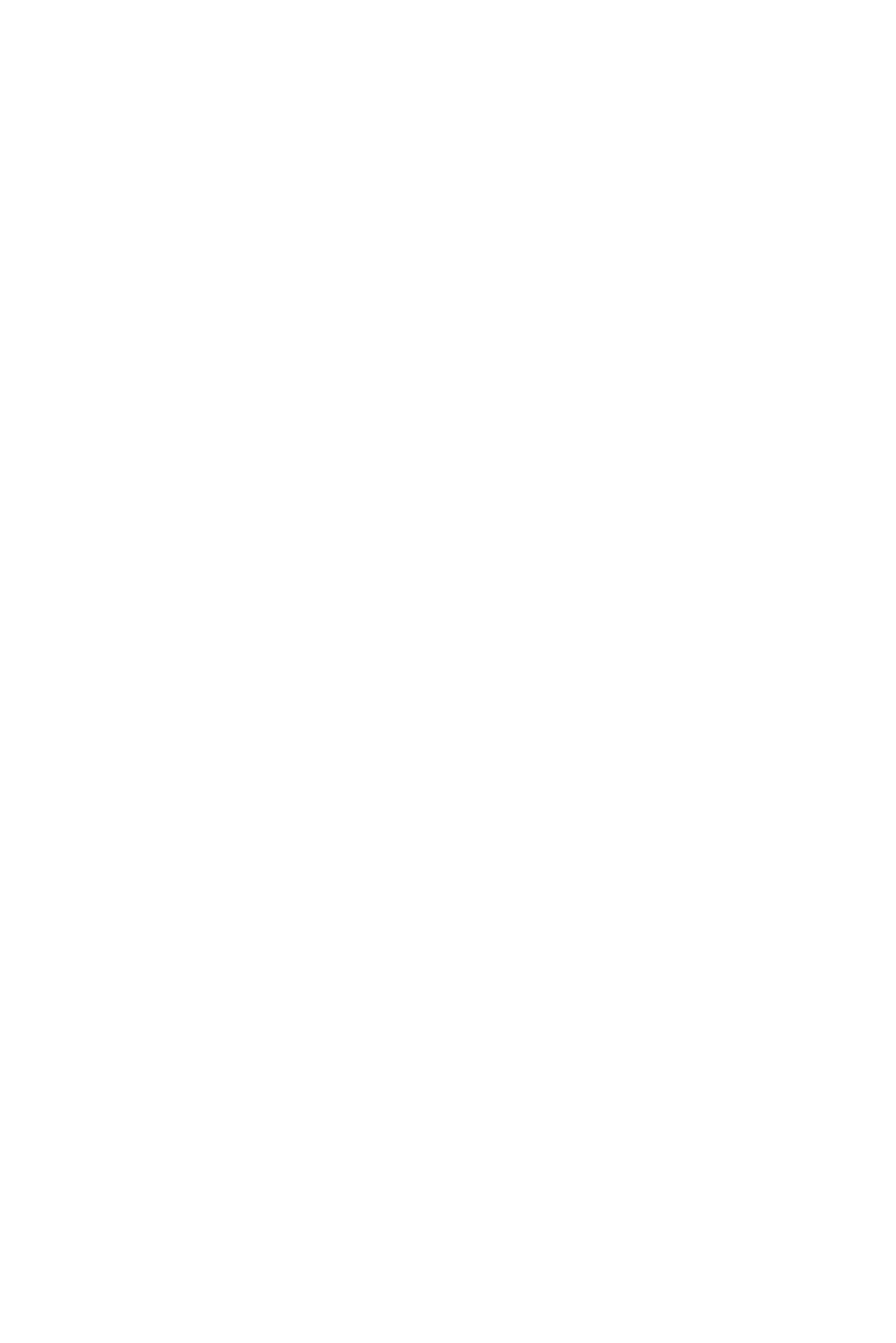## INTRODUCTION

In an email reacting to my lecture on the Jesuits of Jewish origins at the Jesuit Ricci Institute of Macau in November 2007, a Jesuit told me briefly the story of his Jewish lineage. While his other Sephardic ancestors went to Istanbul, Baghdad, Tehran, and—through the Silk Road—up to Shanghai, where they remained Jewish until today, both his grandparents were descendants of Jews who settled in Palermo and Trabia (Sicily), where they converted to Catholicism in order to survive (in the baptismal registers, which are still extant, they are described as "usurers"). Yet, they kept practicing Judaism secretly. From Friday evening through Saturday evening, his grandfather would hide the image of baby Jesus from a large framed picture of St. Anthony that he kept in his home. It was, in fact, a wind-up music box. On Fridays he would wind up the mechanism and push a button, so that Jesus would disappear out of St. Anthony's arms, hidden in the upper frame of the picture. On Saturdays, he then would push the button again, so that Jesus would come back out from hiding into St. Anthony's arms. As eldest son in his family, my correspondent was told this story by his father (who passed away in 1979), who also had asked him to eat only kosher food. None of his siblings was required to do so—they in fact hide their origins, since they are a devout practicing Catholic family.

Had the Jesuit who wrote me this email asked to enter the Jesuit Order between 1593 and 1608, his Jewish ancestry would have constituted a legal impediment to his admission, just because his character would have been allegedly compromised by his impure blood, no matter how distant his Jewish ancestors were. Had he asked to become a Jesuit between 1608 and 1946, his background would have been reviewed up to the fifth generation and the story of his heterodox paternal grandfather could, therefore, have been cited as reason to prevent him from entering the Order. However, had he become a professed Jesuit between 1540 and 1593, no law would have prevented him from following his vocation, even though not every confrere would have supported it.

This book tells the story of the evolution of the discriminatory concept of purity of blood, its complex nature, its magnitude in the early Society of Jesus (the Jesuits), and the role Christians of Jewish ancestry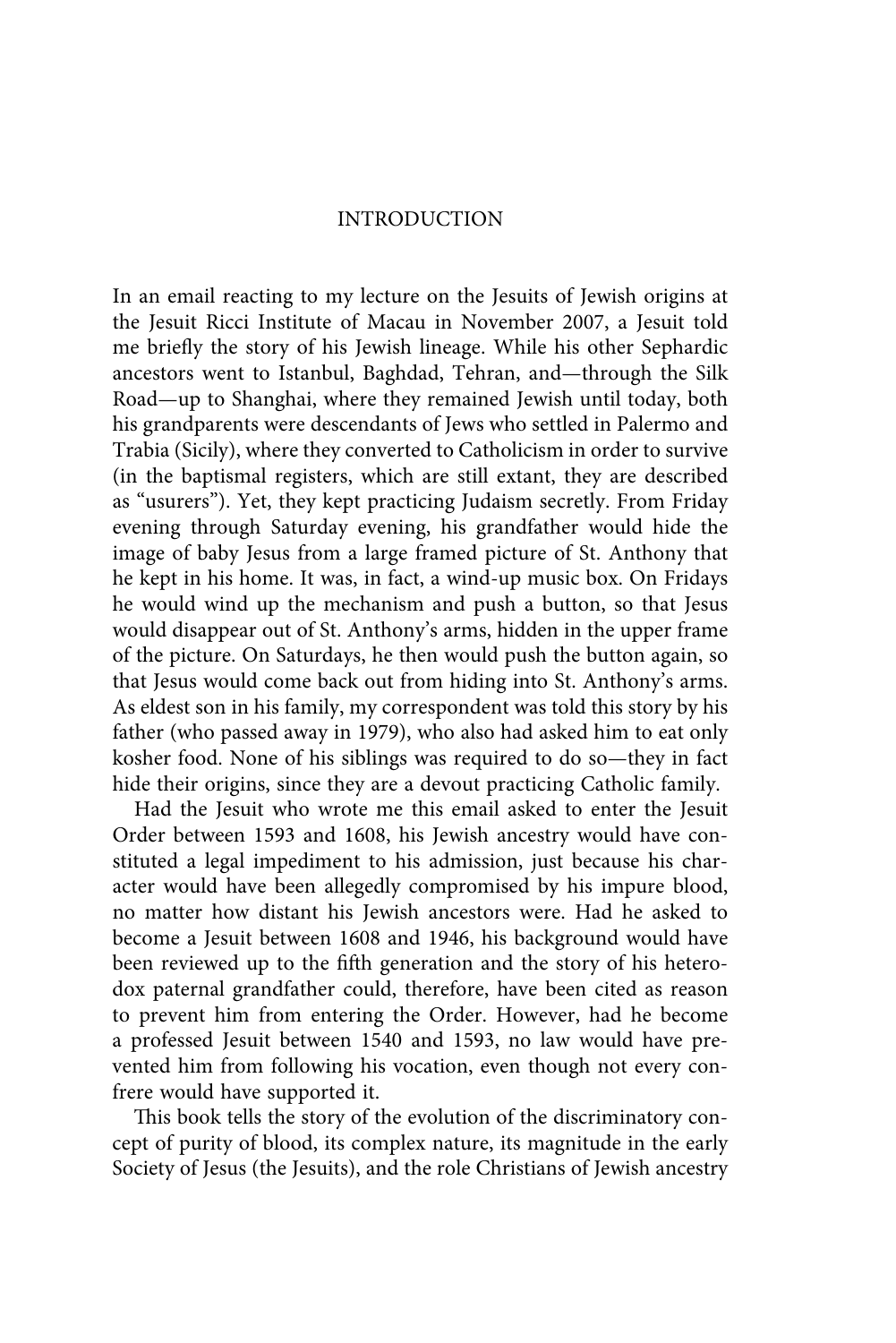played in the Order. Purity of blood (*pureza de sangre*) was an obsessive concern that originated in mid-fifteenth-century Spain, based on the biased belief that the unfaithfulness of the "deicide Jews" not only had endured in those who converted to Catholicism but also had been transmitted by blood to their descendants, regardless of their sincerity in professing the Christian faith. Consequently, the Old Christians "of pure blood" considered New Christians impure and morally inadequate to be active members of their communities.<sup>1</sup> As Yosef Hayim Yerushalmi put it eloquently, "the traditional mistrust of the Jew as outsider now gave way to an even more alarming fear of the Converso as insider."2 In the process of nation-state building in the early modern period, which was characterized by the national self-definition based on purity of lineage, the converso and Jewish elements—as figuratively epitomized in Shakespeare's unmiscegenated Belmont—became a particularly dangerous threat. Arguably, the high number of Jews who converted to Christianity as a result of the *pogroms* in the fourteenth and fifteenth centuries and as a result of the royal edict of 1492 con-

<sup>&</sup>lt;sup>1</sup> There are different terms to designate this group: *New Christians, neophytes, marranos, confesos, tornadizos, alboraique*, and *notados*. I prefer to use *conversos*, for it does not carry any pejorative connotation, it is employed in contemporary historiography, and, additionally, it points out the Iberian origin of the group. The *Encyclopedia Judaica* (Jerusalem: Encyclopedia Judaica, 1972, vol. 15, p. 133) explains that the term refers "specifically to three groups of Jewish converts to Christianity and their descendants in the Iberian Peninsula. The first group converted in the wake of the massacre in Spain in 1391 and the proselytizing fervor in the subsequent decades. The second, also in Spain, were baptized following the decree of Ferdinand and Isabella in 1492 expelling all Jews who refused to accept Christianity. The third group, in Portugal, was converted by force and royal fiat in 1497." However, there were many other groups that converted in Iberia between 1391 and 1492, or even prior to this period, such as thirteenth-century Majorcan Jews. See, for example, Yosef Hayim Yerushalmi, Assimilation and Racial Anti-Semitism: The Iberian and the German Models, Leo Baeck memorial lecture, 26 (New York: Leo Baeck Institute, 1982), pp. 7–8. For a very concise history of the Iberian Jews and conversos, with a bibliography on the subject, see Esther Benbassa and Aron Rodrigue, *Sephardi Jewry: A History of the Judeo-Spanish Community, 14th–20th Centuries* (Berkeley: University of California Press, 2000), pp. xxv–lxiii; for a brief yet comprehensive recent work on the topic, see Jane S. Gerber, *The Jews of Spain: A History of the Sephardic Experience* (New York: Free Press, 1992), pp. ix–xxv and 2–144. For an analysis of the modern historiography on conversos and its place in broader scholarship, see Kevin Ingram, "Historiography, Historicity and the Conversos," in Kevin Ingram, ed., *Conversos and Moriscos in Late Medieval Spain and Beyond*, Volume One: *Departures and Change* (Leiden: Brill Academic Publishers, 2009), pp. 338–56.

<sup>2</sup> Yerushalmi, *Assimilation and Racial Anti-Semitism*, p. 10. See also Max-Sebastián Hering Torres, *Rassismus in der Vormoderne: die "Reinheit des Blutes" im Spanien der Frühen Neuzeit* (Frankfurt: Campus, 2006), pp. 34–5.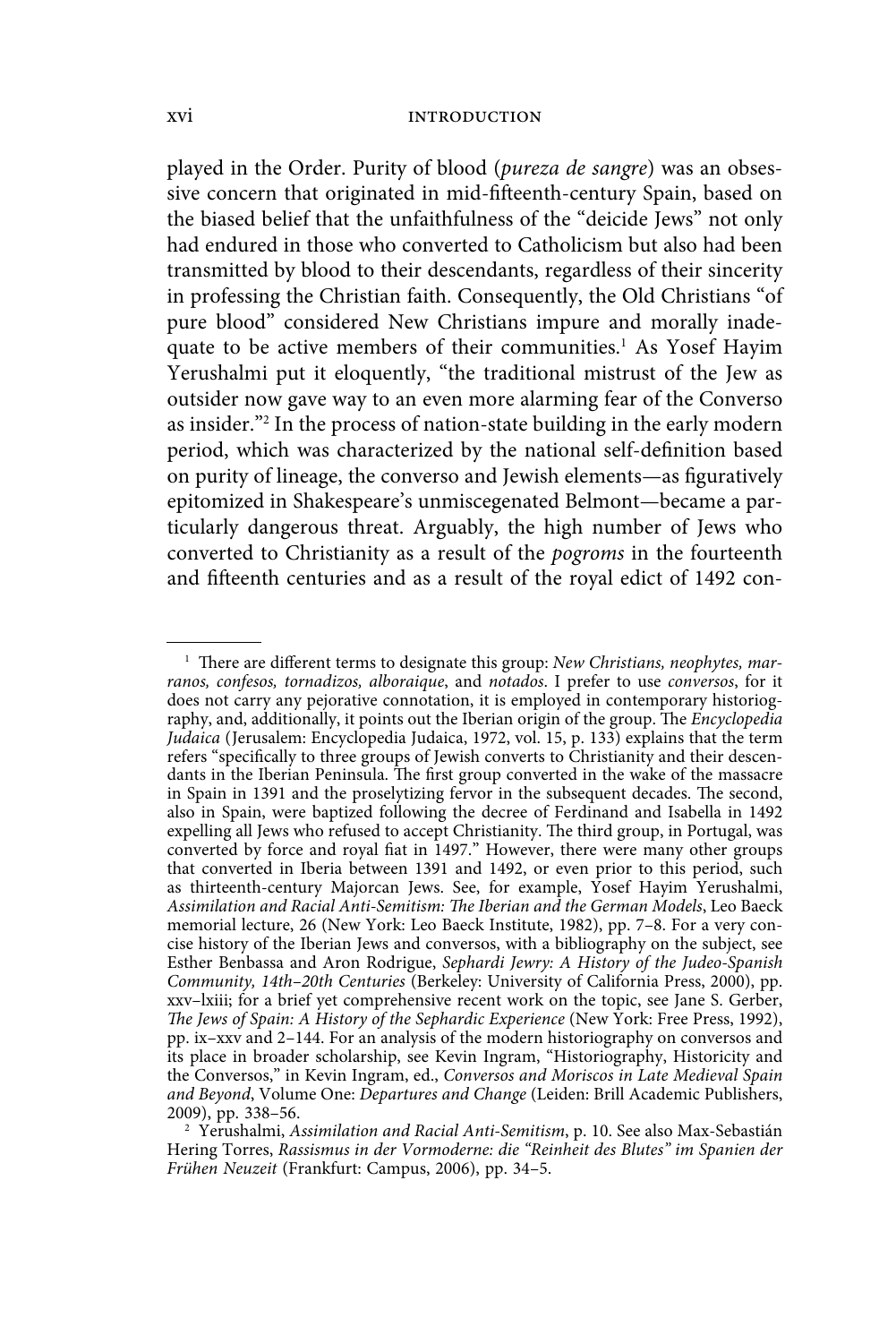#### introduction xvii

stituted much greater hindrance to the monarchs' vision of Catholic national identity than they had during the Visigothic rule in Spain, prior to the Muslim invasion of the Iberian Peninsula in 711.<sup>3</sup>

The first part of the title of the present book, *The Jesuit Order as a Synagogue of Jews*, reflects the genealogical identification of the converted Jews *and* their descendants, no matter how distant, with their allegedly infidel ancestors. It was characteristic not only of some renowned Talmudic authorities<sup>4</sup> and of the late medieval and early modern Christian authors whom we shall analyze throughout this book but also of some contemporary historians. Alfred Sicroff described this trend as "the ulcer of the Spanish existence."5 It is telling that, for instance, the titles of both the anti-converso legislation at the San Antonio de Sigüenza College, *Statutum contra hebraeos* (1497), and the major contemporary work on Spanish conversos by Julio Caro Baroja, *Los judíos en la España moderna y contemporánea* (Madrid: Ediciones Arion,  $1961$ ,  $6$  reflect the identification of conversos with Jews, even though after the Expulsion of 1492 there were officially no Jews in Spain (as there were no Jews in Portugal after their expulsion in 1497).<sup>7</sup>

Caro Baroja, in fact, identified three different sources of the anti-Jewish bias: the economic (usury), the psychological (intelligence and arrogance), and the physical (body features and ungratefulness).<sup>8</sup>

<sup>&</sup>lt;sup>3</sup> In this context, Jerome Friedman's article "Jewish Conversion, the Spanish Pure Blood Laws and Reformation: A Revisionist View of Racial and Religious Antisemitism," published in *Sixteenth Century Journal* 18/1 (Spring, 1987): 3–30, lacks the chronological order, which leads its author to inaccurate if not false conclusions.

<sup>4</sup> See the *responsum* of Hakham ha-Levi, citing Hakham Jacob Berab, to a question on the levirate marriage of a Portuguese converso in Matt Goldish, *Jewish Questions: Responsa on Sephardic Life in the Early Modern Period* (Princeton, N.J.: Princeton University Press, 2008), pp. 96–8. See also ibidem, pp. 99–105, and my forthcoming review of it in *Sixteenth Century Journal*.

<sup>&</sup>lt;sup>5</sup> See Albert A. Sicroff, Los estatutos de Limpieza de Sangre: controversias entre *los siglos XV y XVII* (Madrid: Taurus, 1985), p. 11; and Marcel Bataillon, *Erasmo y España: estudios sobre la historia espiritual del siglo XVI* (Mexico: Fondo de Cultura Económica, 1966), vol. 1, pp. 70 and 90–1.

<sup>6</sup> A few pages there (pp. 231–7) are dedicated to the converso problem in the Society of Jesus.

 $\frac{7}{7}$  This is a characteristic underscored by both older and recent historiography on the subject. See, for example, Antonio Domínguez Ortiz, *Los judeoconversos en España y América* (Madrid: ISTMO, 1971), p. 28; and David L. Graizbord, *Souls in Dispute: Converso Identities in Iberia and the Jewish Diaspora, 1580–1700* (Philadelphia: University of Pennsylvania Press, 2004), p. 3.

<sup>8</sup> See Julio Caro Baroja, *Los judíos en la España moderna y contemporánea* (Madrid: Ediciones Arion, 1978), vol. 1, pp. 104–6.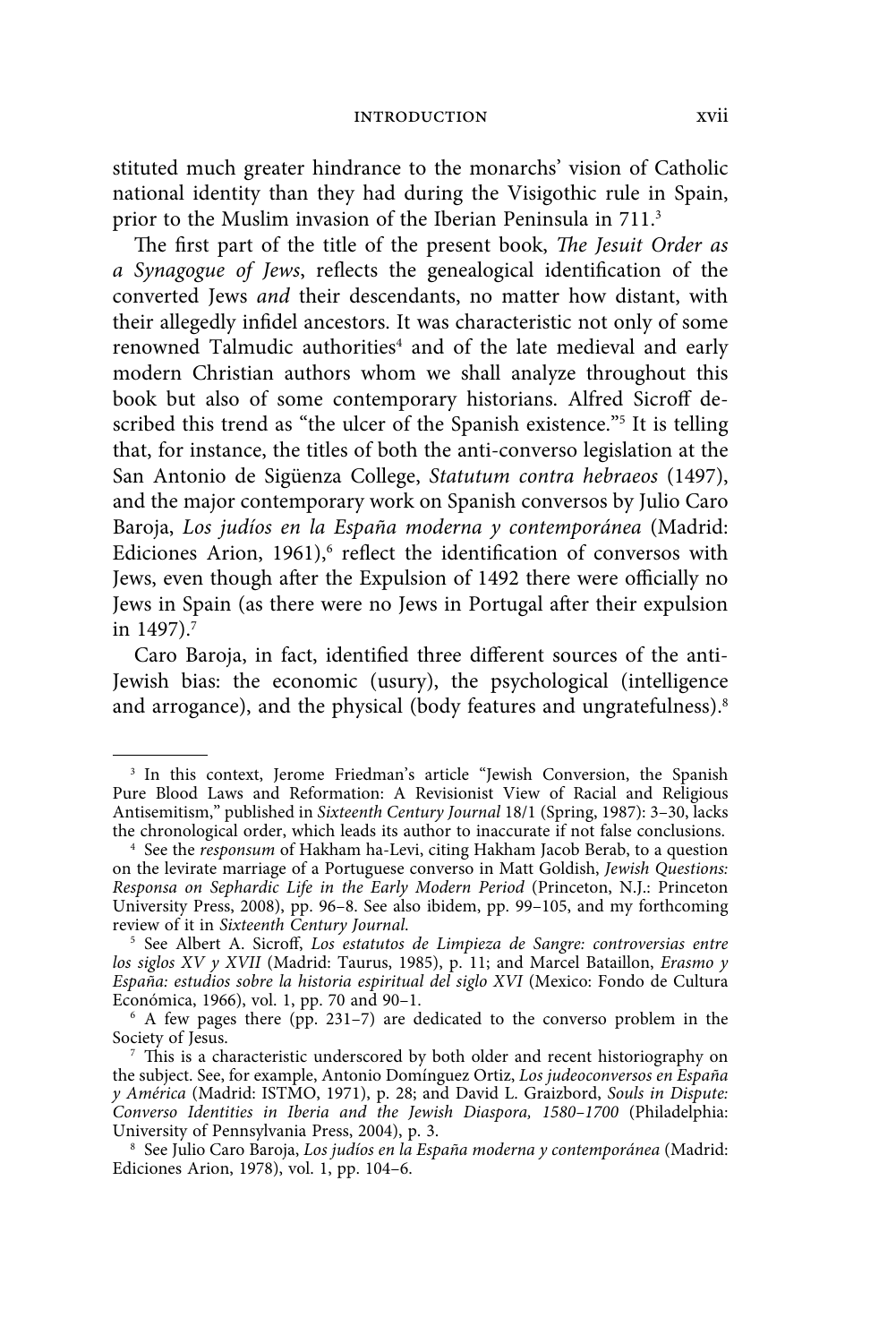A mixture of prejudices based on these features the conversos allegedly inherited by blood pervades the entire anti-converso literature, starting with the first purity-of-blood legislation (1449) passed by the mayor of the city of Toledo in Castile, Pero de Sarmiento, to the *Estatutos*  (1547) promulgated by the archbishop of Toledo, Juan Martínez Guijarro (1477–1557), better known as Silíceo,<sup>9</sup> and to Bishop Diego de Simancas's *Defensio Toletani Statuti* (Antwerp: Plantin, 1573). Like the gentle (but not-gentile) daughter of Shylock, Jessica, in Shakespeare's *The Merchant of Venice*, "in spite of canonical assurance of the regeneration through baptism, the converso was still considered a Jew in the eyes of Spanish Old Christians, and as such he [or she] was constantly responsible for the faults of his [/her] Jewish ancestors."10

Two major ecclesiastical intellectuals of fifteenth-century Spain adamantly challenged in their works the discriminatory portrayal of the converso: Alonso de Santa María de Cartagena (1384–1456) in the *Defensorium unitatis christianae* [In Defense of Christian Unity] (1449–50),<sup>11</sup> and Alonso Oropesa (d. 1469) in the *Lumen ad revelatio*nem gentium et gloria plebis Dei Israel, de unitate fidei et de concordi et pacifica aequalitate fidelium (1450–66) [Light for the Revelation of the Gentiles and Glory to the People of God Israel: Concerning the Unity of the Faith and Agreeable and Peaceful Equality of the Faithful].12 Although Gretchen Starr-LeBeau has pointed out in her

 <sup>9</sup> For the more racial rather than socio-political interpretation of the anti-converso legislation, see, for example, Yerushalmi, *Assimilation and Racial Anti-Semitism*, especially pp. 11–6; Benzion Netanyahu, *The Origins of the Inquisition in Fifteenth Century Spain (New York: Random House, 1995), Book 2: "The Reign of Juan II;* B. Netanyahu, *Toward the Inquisition: Essays on Jewish and Converso History in Late Medieval Spain* (Ithaca, N.Y.: Cornell University Press, 1997), pp. 76–98; and Norman Roth, *Conversos, Inquisition, and the Expulsion of the Jews from Spain* (Madison: University of Wisconsin Press, 2003), pp. 88–103.

<sup>&</sup>lt;sup>10</sup> See Janet Adelman, *Blood Relations: Christian and Jew in* The Merchant of Venice (Chicago: University of Chicago Press, 2008), especially pp. 66–98, and my forthcoming review of it in *Sixteenth Century Journal*; and Sicroff, *Estatutos*, pp. 55-6 and 213.

<sup>&</sup>lt;sup>11</sup> For the historical context and a portrayal of Cartagena, see Guillermo Verdín-Díaz, ed., *Alonso de Cartagena y el "Defensorium Unitatis Christianae." Introducción histórica, traducción y notas* ([Oviedo]: Universidad de Oviedo, 1992), pp. 15–98, and the bibliography cited there. See also Roth, *Conversos, Inquisition*, p. 97; and Bruce Rosenstock, New Men: Conversos, Christian Theology, and Society in Fifteenth-century Castile (London: University of London, 2002), pp. 22-52.

<sup>12</sup> Luis A. Díaz y Díaz, ed., *Alonso de Oropesa. Luz para conocimiento de los gentiles*  (Madrid: Universidad Pontificia de Salamaca, 1979), pp. 18-20. Strangely, this translation abridges the original title, a manipulation that suggests only a partial content of Oropesa's work. In his discussion of Oropesa, Sicroff could base his presentation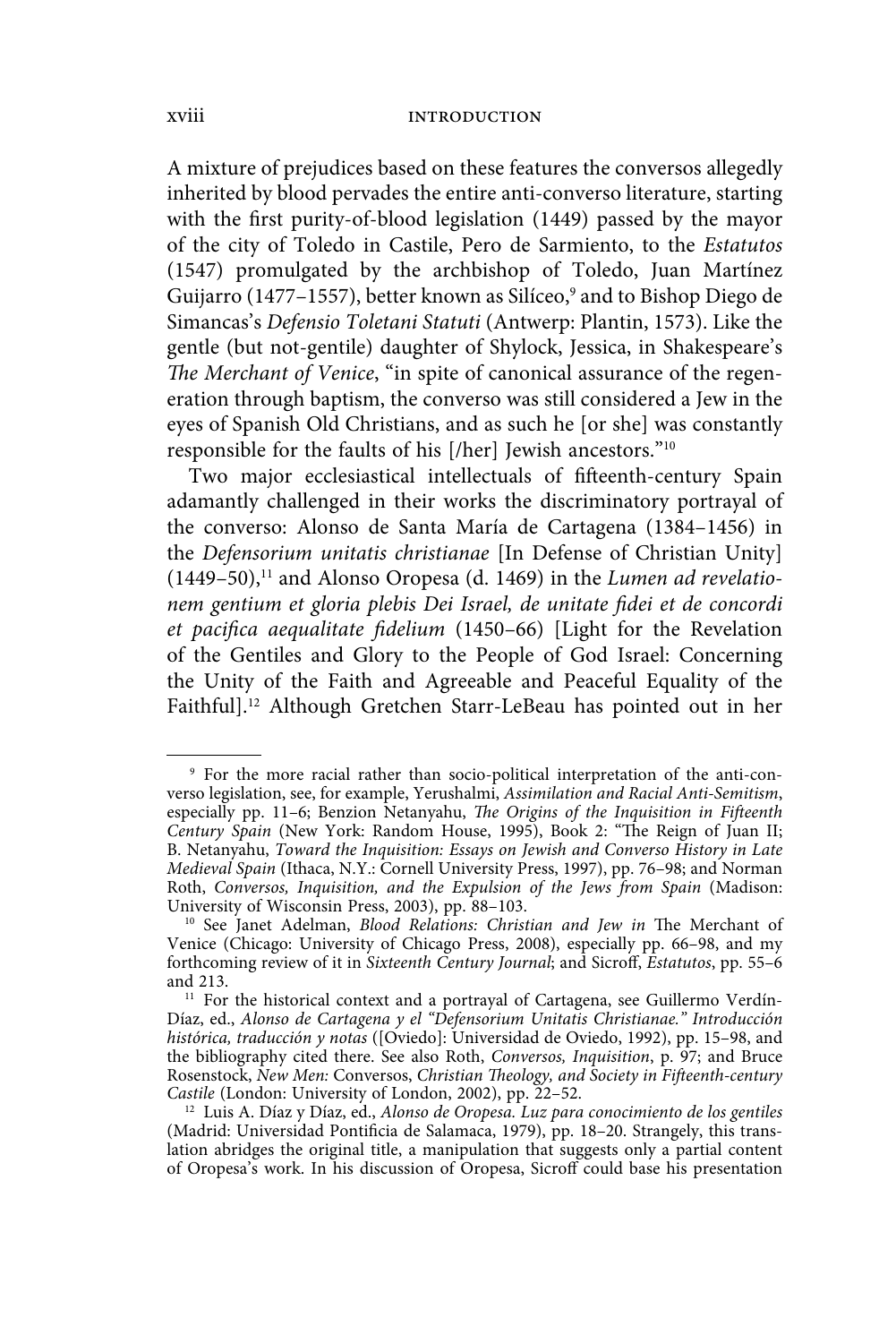important book on the religious history of Guadalupe in Extramadura that "fray Alonso de Oropesa's work represents one of the period's most important and carefully reasoned theological statements on the status of conversos in Christendom,"13 Cartagena's work seems to have exercised even more influence in offering a distinctive Jewish-converso soteriology.<sup>14</sup> This is why we shall spotlight his *Defensorium* in Chapter One, without failing to note, however, its theological resemblance to the *Lumen*. In their comprehensive template of arguments, both *Defensorium* and *Lumen* would become inspirational to many future efforts to defend the threatened status of conversos, including Jesuit conversos, as we shall see in the last chapter.

Analyzing Cartagena's and Oropesa's works adds significance to the understanding of the following chapters of this book for two reasons: first, Juan Alfonso de Polanco  $(1517-76)$ —one of the most influential converso Jesuits—descended from the converso Maluenda clan of Burgos, which was allied with the newly converted Santa María family through the marriage of Alonso de Cartagena's paternal aunt, María Nuñez (d. 1423), to Juan Garcés de Maluenda (el Viejo); second, the Jesuit jurist García Girón de Alarcón (1534–97), whose proconverso treatise we shall examine below, belonged to the same order as Oropesa—the Jeronymites—before joining the Society of Jesus. The Jeronymites were renowned for their openness to converso candidates and as such represented—in Sicroff 's view—the Spanish pre-Erasmist

only on the quotations of the former in José Sigüenza's *Historia de la Orden de San Jerónimo* (Madrid: Bailly-Balliére, 1907–9), before Díaz y Díaz published his Spanish translation of Oropesa's work in 1979.

<sup>13</sup> See Gretchen D. Starr-LeBeau, *In the Shadow of the Virgin. Inquisitors, Friars, and* Conversos *in Guadalupe, Spain* (Princeton and Oxford: Princeton University Press, 2003), pp. 46-9 and 113. See also Albert Sicroff, "*El Lumen ad revelationem gentium* de Alonso de Oropesa como precursor del erasmismo en España," in Eugenio Bustos Tovar, ed., *Actas del cuarto Congreso Internacional de Hispanistas* (Salamanca: Asociación Internacional de Hispanistas, 1982), vol. 2, pp. 655–64; Netanyahu, *Origins of the Inquisition*, p. 896; Roth, *Conversos, Inquisition*, p. 232; and Stefania Pastore, *Un'eresia spagnola: spiritualità conversa, alumbradismo e inquisizione (1449–1559)* (Florence: L.S. Olschki, 2004), p. 25.

<sup>&</sup>lt;sup>14</sup> See Sicroff, *Estatutos*, p. 62: "[Cartagena] hizo un estudio tan profundo que durante dos siglos los abogados de los cristianos nuevos no encontraron nada que añadir a las consideraciones teóricas expuestas en el *Defensorium*"; and Pastore, *Eresia*  spagnola, p. 5: "I due vescovi di Burgos, padre e figlio, rimasero per i conversos di fine secolo i rappresentanti della nobilità conversa per eccellenza, ritornando come figure esemplari nelle *Generaciones y semblanzas* di Fernán Pérez de Guzmán e tra i *Claros varones de Castilla* di Fernando del Pulgar."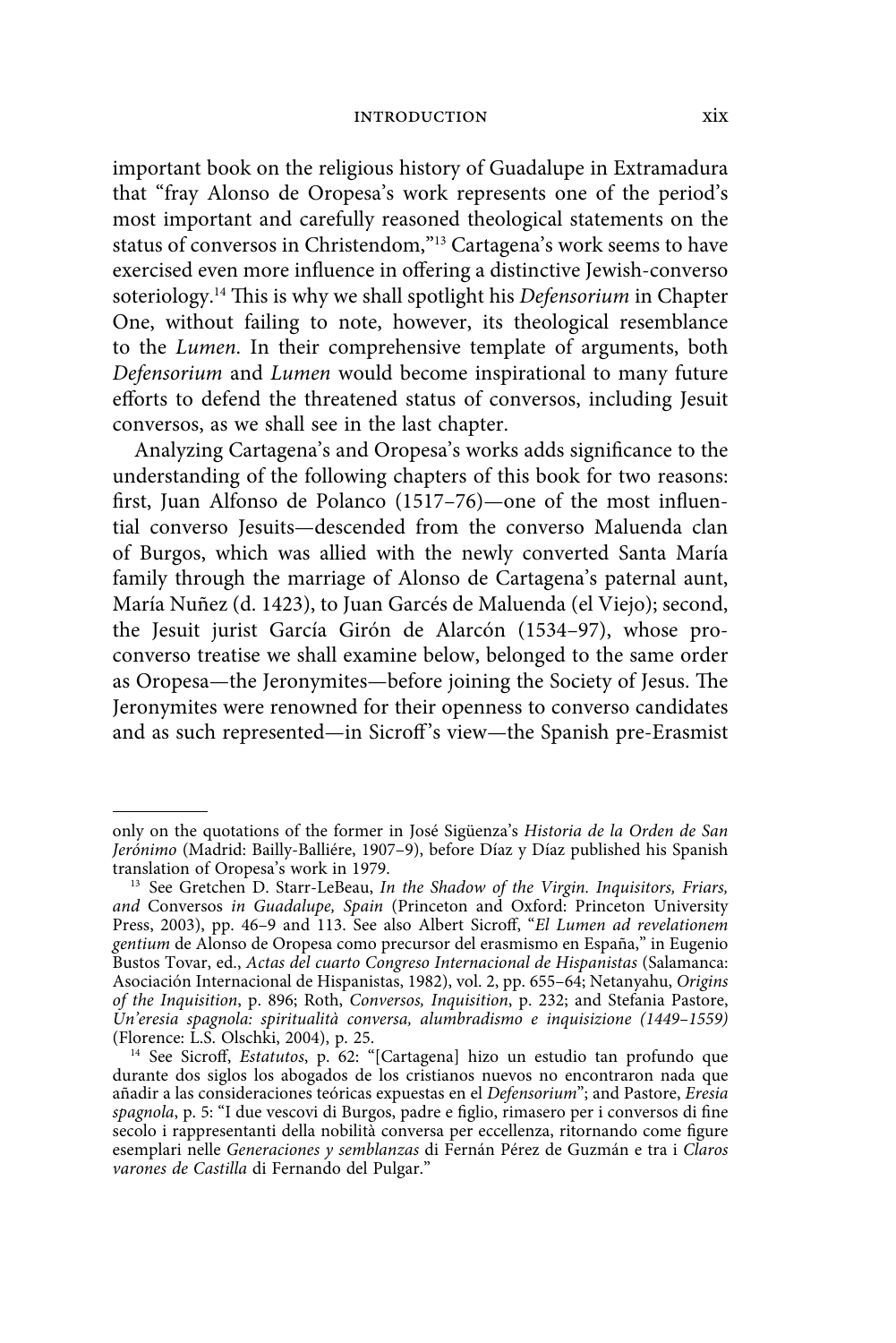movement.15 It is not unreasonable, therefore, to see connections between the Jeronymite and Jesuit converso traditions, which—to the best of my knowledge—have passed unnoticed by historians, but which deserve to be treated in a separate monograph.

Furthermore, the founder of the Jesuits, Ignatius of Loyola (c. 1491– 1556), had many contacts with influential Erasmists (and *alumbrados*) during his studies at Alcalá de Henares,<sup>16</sup> as we shall see in Chapter Two. Indeed, his positive approach to conversos (and Jews) pre-dates the foundation of the Society of Jesus in 1540, despite the assertion of many experts to the contrary. His openness towards conversos may have been motivated by the financial support that he had sought from their network in Spain and in the Spanish Netherlands before founding the Society and that he would continue to seek as the superior general of the Jesuits. In spite of this down-to-earth concern, Loyola undoubtedly was, as Henry Kamen powerfully put it, "a deep and sincere spiritual Semite."17

The foundation of the Jesuits coincided—for better or worse—with the rise of the Spanish anti-converso hysteria<sup>18</sup> that reached its peak in 1547, when the most authoritative expression of the purity-ofblood legislation, *El Estatuto de limpieza* [*de sangre*], was issued by the Inquisitor General of Spain and Archbishop of Toledo, Silíceo. Even though Pope Paul IV and Silíceo's former pupil, King Philip II, ratified the archbishop's statutes in 1555 and 1556, respectively—in spite of the latter's earlier opposition to it<sup>19</sup>—the authority and impetuous

<sup>&</sup>lt;sup>15</sup> Sicroff, "*El Lumen ad revelationem gentium* de Alonso de Oropesa," pp. 655– 64.<br><sup>16</sup> See Sicroff, *Estatutos*, p. 24.

<sup>&</sup>lt;sup>17</sup> See Henry Kamen, *The Spanish Inquisition* ([New York]: New American Library, 1965), p. 12.

 $18$  Eusebio Rey speaks about Silíceo's "fiebre estatutista" and "psicosis nacional" ("San Ignacio de Loyola y el problema de los cristianos nuevos," *Razón y Fe* 153 (1956), p. 184). See also Henry Kamen, "Una crisis de conciencia en la Edad de Oro en España: Inquisición contra Limpieza de sangre," *Bulletin Hispanique* 88/3–4 (1986), p. 330.

<sup>19</sup> See Rey, "San Ignacio," p. 187; Feliciano Cereceda, *Diego Laínez en la Europa religiosa de su tiempo: 1512–1565* (Madrid: Ediciones Cultura Hispanica, 1945–6), p. 399; Francisco de Borja Medina, S.J., "Ignacio de Loyola y la 'limpieza de sangre'," in Juan Plazaola, S.J., ed., *Ignacio de Loyola y su tiempo: congreso internacional de historia (9–13 septiembre, 1991)* (Bilbao: Mensajero/Universidad de Deusto, 1992), pp. 8-9; Sicroff, *Estatutos*, pp. 139 and 169-72; and Isabella Ianuzzi, "Mentalidad inquisitorial y jesuitas: el enfrentamiento entre el Cardenal Silíceo y la Compañía de Jesús," *Cuadernos de Historia Moderna* 24 (2000): 11–31.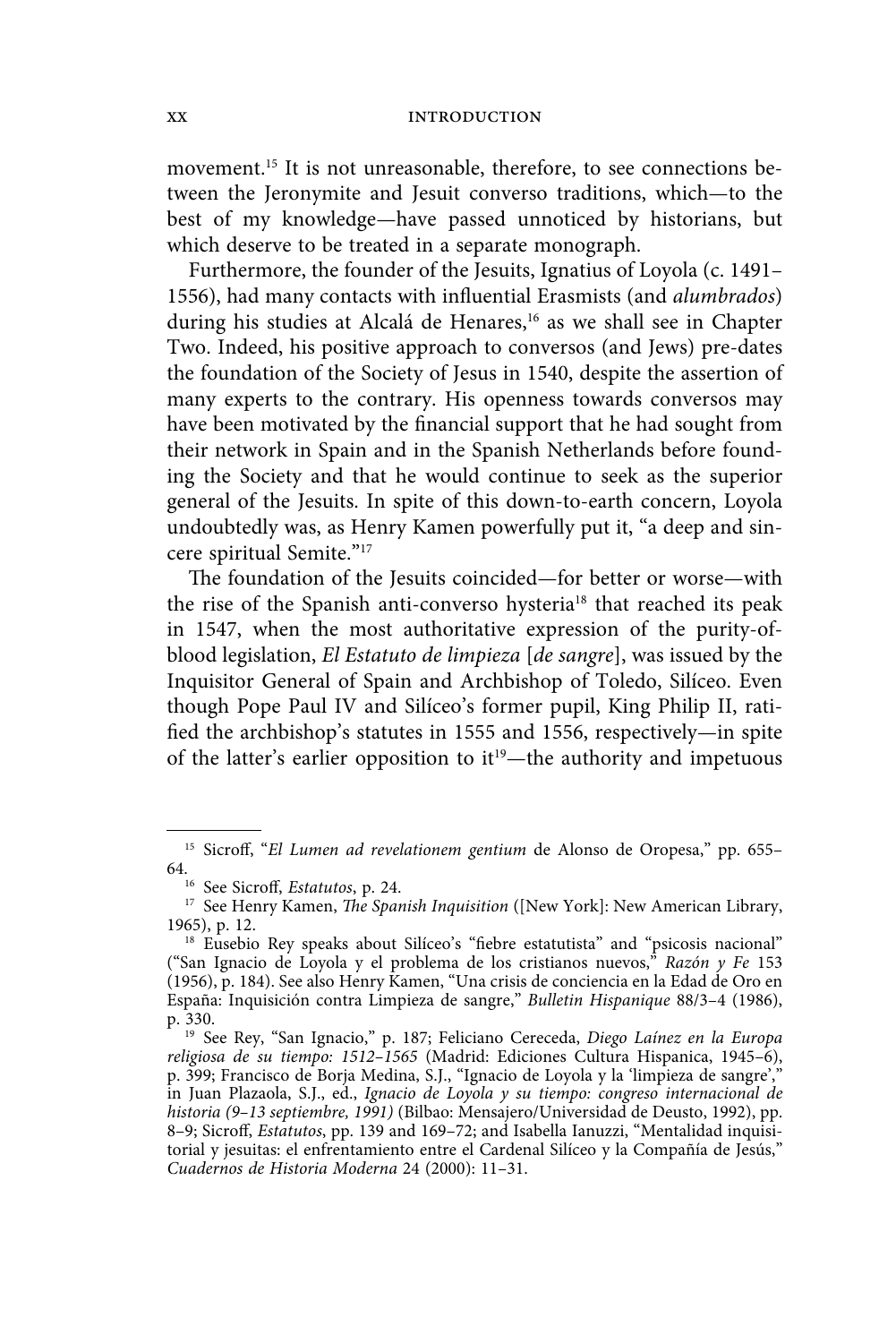character of Silíceo did not deter Ignatius of Loyola and his converso successor, Diego Laínez  $(1512-65)$ <sup>20</sup> Encouraged by their close converso collaborators, they vigorously opposed the Inquisitor's attempts to preclude conversos from joining the Jesuits.<sup>21</sup> They also had to counter the Jesuit provincial superior for Spain and Loyola's relative, Antonio Araoz  $(1515-73),^{22}$  who—abetted by his penitent, the prince of Éboli, Ruy Gómez de Silva (c. 1516–73)—made himself the Jesuit harbinger of the Iberian policy of *pureza de sangre*. 23

In a letter addressed to the Jesuit Francisco de Villanueva (1509–57), Loyola straightforwardly wrote that in no way would the Jesuit Constitutions accept the policy of the archbishop, who, according to Loyola, should take care of his own business rather than interfering with the internal issues of the Society.<sup>24</sup> The problem was that the flourishing College at Alcalá de Henares—which was inaugurated by the Jesuit Villanueva in 1546 and became a mine of Jesuit (converso) vocations—was located within Silíceo's diocesan jurisdiction.25 In this delicate affair, Loyola was aided by his plenipotentiary emissary, Jerónimo Nadal [Morey] (1507–80), who visited the Inquisitor in February 1554. In communion with Loyola, Nadal insisted that the Jesuit Constitutions did not discriminate between candidates of the Society on the basis of lineage.26 Nadal, therefore, during his visit to Iberia admitted a handful of converso candidates. In a heated debate over the admission of one of them, Luis (Diego) de Santander (c. 1527–99), Nadal frankly

<sup>20</sup> Diego Laínez: \*1512 Almazán (Soria); †1565 Rome; priest in 1537; professed in 1541. On the Jewish ancestry of Laínez, see Carlos Carrete Parrondo, ed., *Fontes*  Iudaeorum Regni Castellae (Salamanca: Universidad Pontificia de Salamanca; [Granada]: Universidad de Granada, 1981–[1997]), vol. 4: "Los judeoconversos de Almazán,

<sup>&</sup>lt;sup>21</sup> See Rey, "San Ignacio," pp. 187–90; and especially Medina, "Ignacio de Loyola," pp. 579–615.

<sup>22</sup> Antonio Araoz: \*1515 Vergara (Guipúzcoa, Spain); † 13 February 1573 Madrid; SJ 1538; priest in 1541; professed in 1542 (see *DHCJ* 1:215–6). On Araoz's anticonverso sentiments, see Medina, "Ignacio de Loyola," pp. 8–9.

<sup>&</sup>lt;sup>23</sup> See Rey, "El problema de cristianos nuevos," pp.  $187-90$ ; and especially Medina, "Ignacio de Loyola," pp. 8–10.

<sup>24 [</sup>Rome] 2 January 1552, in *Cartas de San Ignacio de Loyola*, 6 vols. (Madrid: La V.E. Hijo de D.E. Aguado, 1874–89), vol. 3, pp. 13–21.

<sup>&</sup>lt;sup>25</sup> Loyola employed Villanueva also in the affair of the *converso* Juan de Ávila's entrance to the Society (see Manuel Ruiz Jurado, S.J., "San Juan de Avila y la Compañía de Jesús," *AHSI* 40 (1971): 153–72). See also *DHCJ* 4:3976–7, where the author avoids the true motive of the conflict between the Society and the Inquisitor.

<sup>26</sup> See *Mon Nadal*, 1:233; and Antonio Astrain, S.J., *Introducción Histórica a la Historia de la Compañía de Jesus* (Madrid: Rivadeneyra, 1912), p. 353.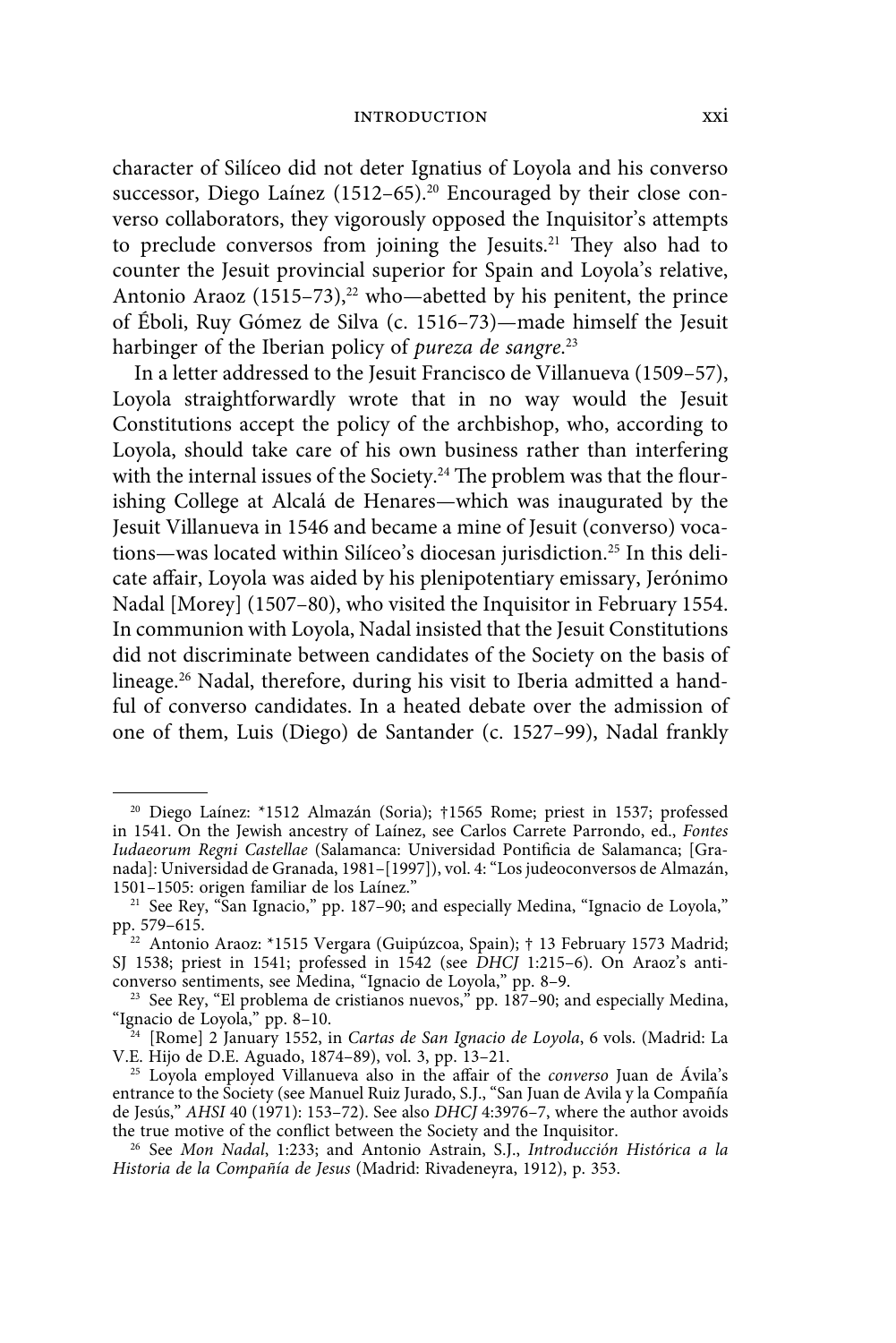and proudly replied: "We [Jesuits] take pleasure in admitting those of Jewish ancestry."27

The heated polemics over Silíceo's legislation were still echoed three decades later in Diego de Simancas's *Defensio Toletani Statuti a Sede Apostolica saepe confi rmati, pro his, qui bono et incontaminato genere nati sunt* [The Defense of the Toledan Statute, which was often confirmed by the Apostolic See for those who were born of good and uncontaminated lineage] (1573), despite the fact that the Inquisition in 1572 prohibited further discussion of the purity-of-blood issue.<sup>28</sup> This text-whose publication date coincides with the Jesuit Third General Congregation, in which the anti- and pro-converso lobbies collided—is of special concern here. Not only because—in contrast to the early Jesuit leadership—it defended Silíceo's statutes but also because Simancas's tract may have been utilized by some Jesuits to promote similar anti-converso legislation in the Society of Jesus during the decade of fervent discriminatory propaganda that preceded General Congregation 5 (1593). Indeed, a Jesuit from Toledo copied many excerpts from Simancas's book in 1591. They are preserved in the Jesuit Archives of Rome but until now have remained unnoticed, because a Jesuit archivist inserted the manuscript (*Defensio Statuti Toletani*)—whose genre he did not recognize—into a folder containing documents (*statuta*) related to the foundation of the Jesuit College at Toledo.<sup>29</sup> These excerpts are analyzed in Chapter One for the first time. In the context of earlier anti-converso texts, they suggest the genealogy of modern racism, from Sarmiento to Silíceo to Simancas to anticonverso Jesuit legislation, and they indicate the correlation between early modern institutional Catholicism and the new racism developing in Spain and spreading outwards.

In this perspective, the anti-discrimination policy of the early Jesuit leadership constituted an act of bold and tenacious resistance to the early modern Iberian *Zeitgeist*. As a result, the minority of Jesuits of Jewish ancestry, socially and psychologically bonded one to another or dissociated from one another, shaped the history of the early Society of Jesus. They held the highest administrative offices, defined the Society's institutional development and spirituality, revised Loyola's historio-

<sup>27</sup> *Mon Nadal*, 2:21.

<sup>&</sup>lt;sup>28</sup> See Sicroff, *Estatutos*, p. 178.

<sup>29</sup> ARSI, *Fondo Gesuitico, Toledo 1641*.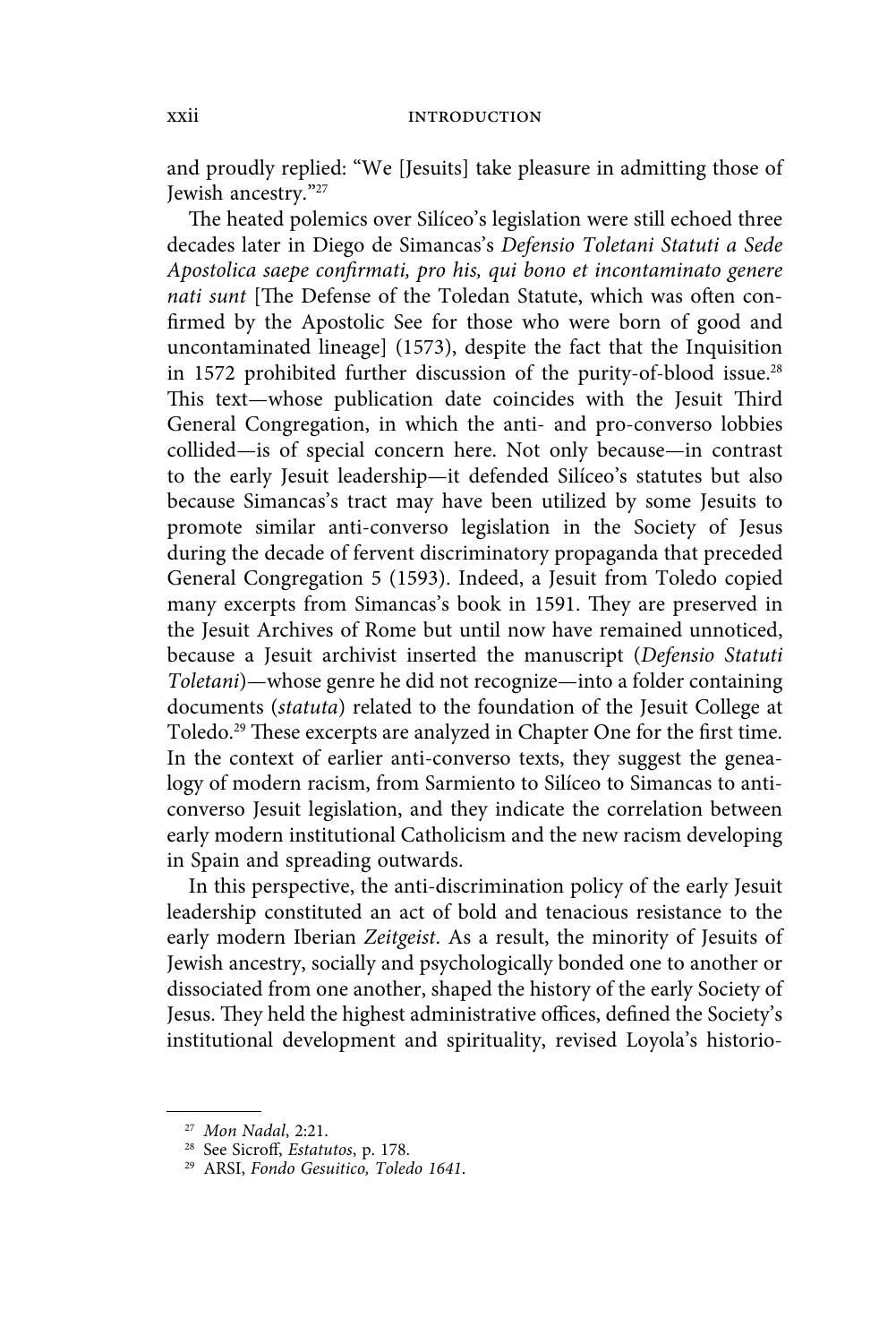#### introduction xxiii

graphy by assigning it an inflated anti-Protestant character, filled the ranks of linguistically adroit missionaries in Asia and the Americas, authoritatively represented the Society at the Council of Trent, significantly contributed to the transformation of the Society into the first teaching order and to the placement of Greco-Roman culture in the center of the Jesuit school curriculum, (influenced by the Dominicans from the School of Salamanca) boldly offered a new epistemological frame to casuistry as a transition from medieval Tutiorism to modern Probabilism,<sup>30</sup> developed a new discipline of moral theology, and staffed the papal penitentiary office at St. Peter's basilica in Rome. Some came from families who generously supported the work of the Society and the foundation of a number of Jesuit colleges; others enthusiastically engaged in many other extraordinary literary, diplomatic, and scientific endeavors (especially popular among them were different missions dealing with "heretics" and schismatics). "By their sanctity and learning they rendered the Society illustrious," as the Jesuit García Girón de Alarcón put it.<sup>31</sup>

On a much larger scale than the historian Marcel Bataillon has intuitively suggested, $32$  these contributions by Jesuits of Jewish ancestry helped to shape Early Modern Catholicism<sup>33</sup> by complementing the work of their distinguished Iberian converso fellows, such as Hernando de Talavera (1428–1507),<sup>34</sup> Joan Lluís Vives (1492–1540),<sup>35</sup>

<sup>&</sup>lt;sup>30</sup> See Robert A. Maryks, *Saint Cicero and the Jesuits. The Influence of the Liberal Arts on the Adoption of Moral Probabilism* (Aldershot: Ashgate, 2008), passim.

<sup>&</sup>lt;sup>31</sup> See Alarcón's memorial in ARSI, *Instit. 184/I*, ff. 297<sup>*r*</sup>-312<sup>*v*</sup>. The same argument appears in Diego de Guzmán's memorial (ARSI, *Instit. 186e*, f. 255v ), as we shall see in Chapter Four.

<sup>32</sup> Pierre-Antoine Fabre, ed., *Marcel Bataillon. Les Jésuites dans l'Espagne du XVIe siècle* (Paris: Les Belles Lettres, 2009), p. 238.

<sup>&</sup>lt;sup>33</sup> John W. O'Malley coined this term. See his *Trent and All That: Renaming Catholicism in the Early Modern Era* (Cambridge, Mass.: Harvard University Press, 2000), and my translation of it into Italian, *Trento e dintorni. Per una nuova defi nizione del cattolicesimo nell'età moderna* (Rome: Bulzoni, 2005).

<sup>&</sup>lt;sup>34</sup> See Sicroff, *Estatutos*, pp. 13-4. Talavera, who was the Jeronymite bishop of Ávila and the confessor of Queen Isabella, wrote on sacramental confession (*Breve forma de confesar*), a preferred subject of Jesuit conversos—see Maryks, *Saint Cicero and the Jesuits*, pp. 32–48. He was also very engaged in the apostolate with Moriscos, as were many converso Jesuits. For his portrayal, see, for example, Roth, *Conversos, Inquisition*, pp. 152–4; and David Coleman, *Creating Christian Granada: Society & Religious Culture in an Old-World Frontier City, 1492–1600* (Ithaca, N.Y.: Cornell University Press, 2003), pp. 82–7.

<sup>35</sup> See Miguel Battlori, "Las obras de Luis Vives en los colegios jesuiticos del siglo XVI," in J. Ijsewijn and Angel Losada, eds, *Erasmus in Hispania, Vives in Belgio. Acta colloquii Brugensis, 1985* (Leuven: Peeters, 1986), pp. 121–45; and Valentín Moreno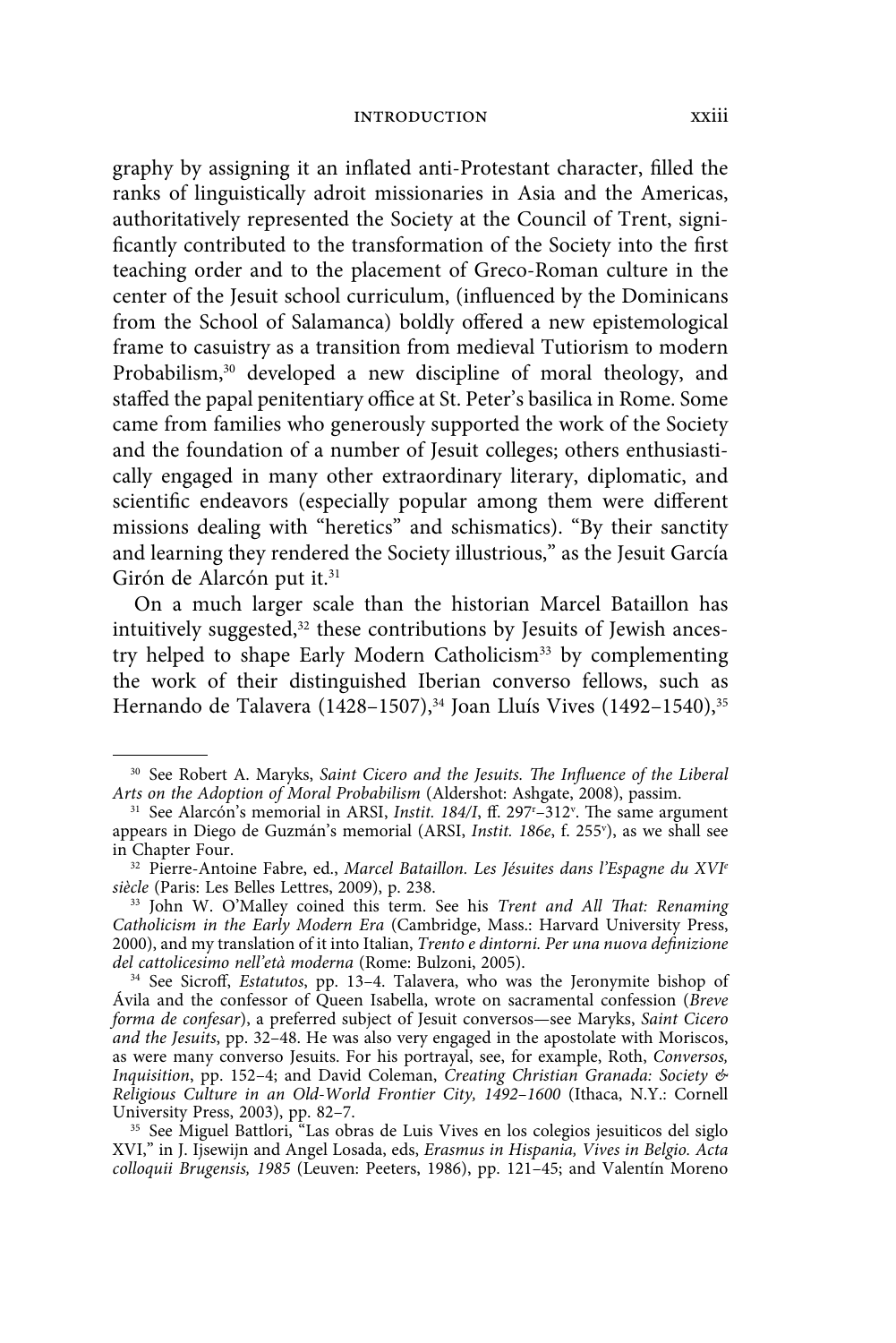St. Juan de Ávila (1500–69),<sup>36</sup> Luis de Granada (1504–88),<sup>37</sup> St. Teresa of Ávila (1515–82),<sup>38</sup> Benito Arias Montano (1527–98),<sup>39</sup> Luis de León (1528–91), $40$  St. Juan de la Cruz (1542–91), and many others. $41$ 

However, after the death in 1572 of Francisco de Borja,<sup>42</sup> the grandson of Pope Alexander Borgia (r. 1492–1503) and the third superior

38 José Gómez-Menor, "El linaje toledano de santa Teresa y de san Juan de la Cruz," *Toletum* 45–46 (1969–70): 88–141. On the relationship between Teresa and the Jesuits, see Alberto Risco, "Una opinión sobre los tres primeros confesores jesuitas de santa Teresa de Jesús (Cetina, Prádanos, B. Álvarez)," *Boletín de la Real Academia de la historia* 80 (1922): 462–9; Félix Rodriguez, "Santa Teresa de Jesús y sus consejeros jesuitas," *Manresa* 59 (1987): 309–11; Joaquín Montoya, *L'amore scambievole e non mai interrotto tra S. Teresa e la Compagnia di Gesù* (Lucca: presso Francesco Bonsignori, 1794); Cándido Dalmases, "Santa Teresa y los Jesuitas. Precisando fechas y datos," *AHSI* 35 (1966): 347–78; Ugo de Mielesi, "Teresa d'Avila e i Padri della Compagnia di Gesù," *La Civiltà Cattolica* 133 (1982): 234–43; Alban Goodier, "St. Teresa and the Society of Jesus," *The Month 168* (1936): 395-405; Ignacio Iglesias, "Santa Teresa de Jesús y la espiritualidad ignaciana," *Manresa* 54 (1982): 291–311; Enrique Jorge, "San Francisco de Borja y Santa Teresa de Jesús," *Manresa* 46 (1974): 43–64; Enrique Jorge Pardo, "Santa Teresa de Ávila y la Compañía de Jesús en el siglo XVI," *Razón y fe* 166 (1962): 293–306; and Manuel Prados Muñoz, "Santa Teresa y la Compañía de Jesús," *Manresa* 54 (1982): 75–8.

39 See Antonio Pérez Goyena, "Arias Montano y los Jesuitas," *Estudios eclesiásticos* 7 (1928): 273–317; Robert Giammanco, "Sull'inautenticità del memoriale antigesuitico attribuito a Benito Arias Montano," AHSI 26 (1957): 276-84; and Sicroff, *Estatutos*, p. 13.

<sup>40</sup> See Sicroff, *Estatutos*, pp. 13 and 16-22.

 $41$  Rey argued that Bataillon's claim of the influence of the converso Juan de Ávila and Laínez on Catholic reform lacks proofs (see Rey, "San Ignacio," p. 176). See the contrary view of Sicroff (*Estatutos*, p. 13): "No cabe duda de que la historia española habría sido muy diferente de lo que fue si hubiera seguido las corrientes religiosas e intelectuales introducidas por españoles de la estirpe de Talavera, Luis de León y Arias Montano." Most Jewish scholars working on converso history—who are often more familiar with the history of the Protestant Reformation than the Catholic Reformation—associate the Iberian conversos more with the former than with the latter. A blatant example of this historiographical tendency is Yovel's recent book on conversos and their relation to modernity. See Yirmiyahu Yovel, *The Other Within*: *The Marranos. Split Identity and Emerging Modernity* (Princeton, N.J.: Princeton<br>University Press, 2009), especially pp. 246–62.

<sup>42</sup> Francisco de Borja: \*1510 Gandía; SJ 1546; †1572 Rome; priest in 1551; professed in 1548. It is interesting to note that it was Borja's grandfather, Pope Alexander VI, who rewarded the Aragonese King Ferdinand for his anti-converso policy with the title of "Catholic Monarch." Borja's pro-converso policy will be studied below.

Gallego, "Notas historiográficas al encuentro de Loyola y Vives," in Juan Plazaola, ed., *Ignacio de Loyola y su tiempo: congreso internacional de historia (9–13 setiembre, 1991)*  (Bilbao: Mensajero/Universidad de Deusto, 1992), pp. 901–8.

<sup>&</sup>lt;sup>36</sup> His relation to the Society of Jesus will be discussed below.

<sup>37</sup> See his *De frequenti Communione libellus* (1591), another preferred Jesuit topic, and a biography of Juan de Ávila, *Vida del Padre Maestro Juan de Ávila y las partes que ha de tener un predicador del Evangelio* (1588) that he discussed with the converso Jesuit Pedro de Ribadeneyra, about whom much will be discussed below.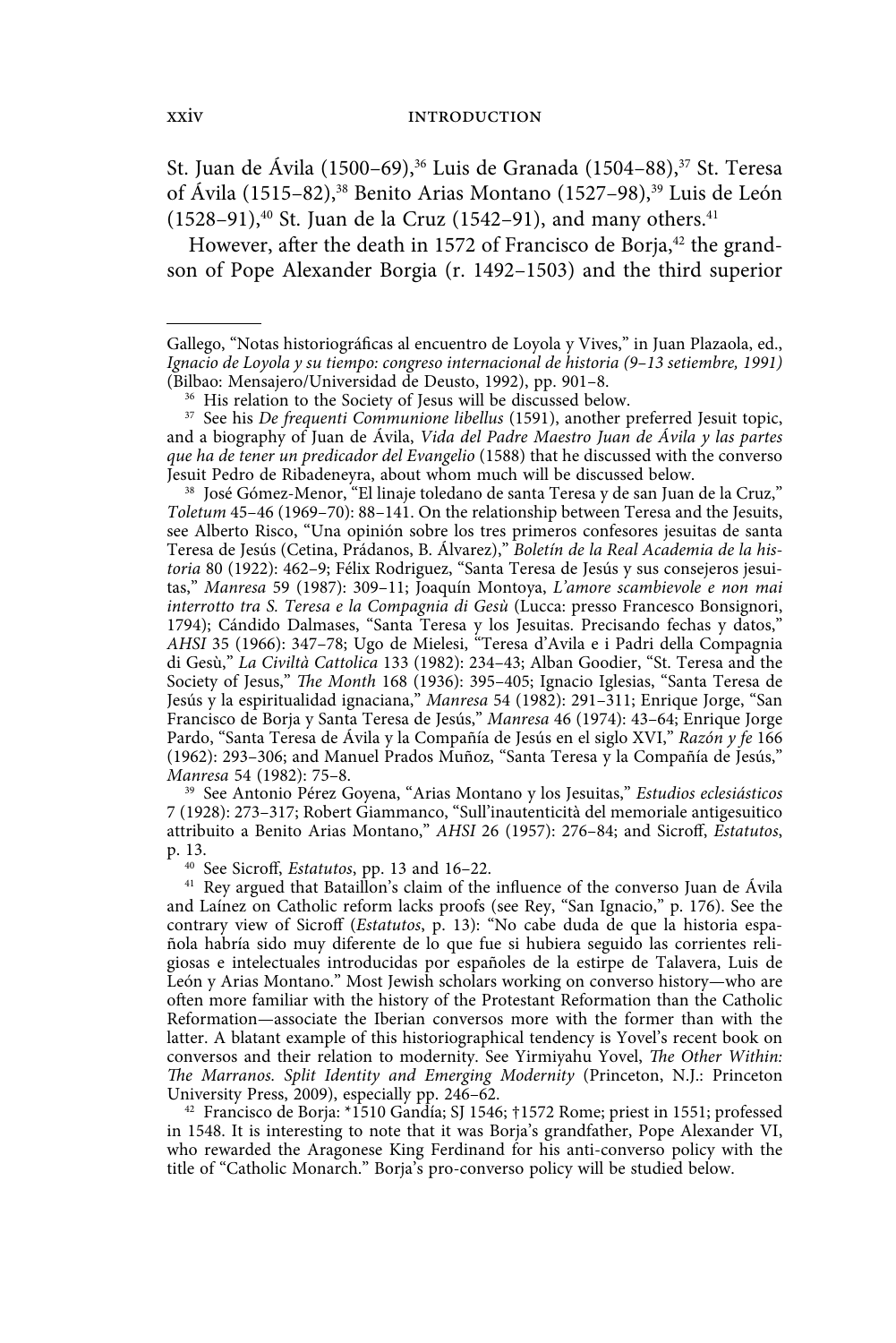#### introduction xxv

general, a close-knit anti-converso party gained ground within the Society, as indicated by the archival material on the Italo-Portuguese sabotage of the election of Juan Alfonso de Polanco as Borja's successor during the Third General Congregation (1573), which we shall analyze in Chapter Three.<sup>43</sup> Upon election as vicar general, the converso Polanco was the most prominent figure in the Society of Jesus; he had been a senior administrator in the general curia in Rome since his appointment by Loyola in 1547 as Society's secretary. Because the previous two vicars general, Laínez and Borja, had been elected superiors general at the subsequent general congregations, Polanco was considered the most probable candidate for this highest post in the Society. After all—to the dismay of the Italian Benedetto Palmio (1523–98) and the Portuguese—the Spanish electors dominated the congregation. They governed all but one Italian province, and the province of Portugal also was in their hands.<sup>44</sup>

Contributors to the *Mercurian Project* have recently discussed this anti-Polanco campaign more critically. Francisco de Borja Medina, S.J., pointed out that even though the Italian Benedetto Palmio denied in his unpublished autobiography the charge that he was part of the Portuguese intrigue during the congregation, his anti-Spanish tendencies were well known. Medina further pointed out that "the veiled attacks against Juan Alonso [*sic*] de Polanco for his Judeo-Christian ancestors were directed, in reality, against the Spanish nation."45 Moreover, John Padberg, S.J., argued that Palmio pressed Antonio Possevino "to do battle for his homeland Italy by voting against a Spaniard."46 Finally, Mario Fois, S.J., suggested that a distinction must be made between the anti-Spanish motivation of Palmio (and other Italians)

<sup>43</sup> See John W. Padberg, Martin D. O'Keefe, and John L. McCarthy, eds, *For Matters*  of Greater Moment: The First Thirty Jesuit General Congregations: A Brief History and *a Translation of the Decrees* (St. Louis, Mo.: The Institute of Jesuit Sources, 1994), p. 135.

<sup>&</sup>lt;sup>44</sup> On Portuguese-Spanish tensions fueled by the patriotism of the former, see Nuno da Silva Gonçalves, "Jesuits in Portugal," in Thomas M. McCoog, *The Mercurian Project: Forming Jesuit Culture, 1573–1580* (Rome: Institutum Historicum Societatis Iesu, 2004), pp. 719–20.

<sup>&</sup>lt;sup>45</sup> See his "Everard Mercurian and Spain. Some Burning Issues," in McCoog, *Mercurian Project*, p. 945.

<sup>&</sup>lt;sup>46</sup> See his "The Third General Congregation," in McCoog, Mercurian Project, p. 54 (the information comes from Astrain, *Historia*, 3:7–8, but it can be traced back to Possevino's memorial, ARSI, *Congr. 20b*, f. 210v ).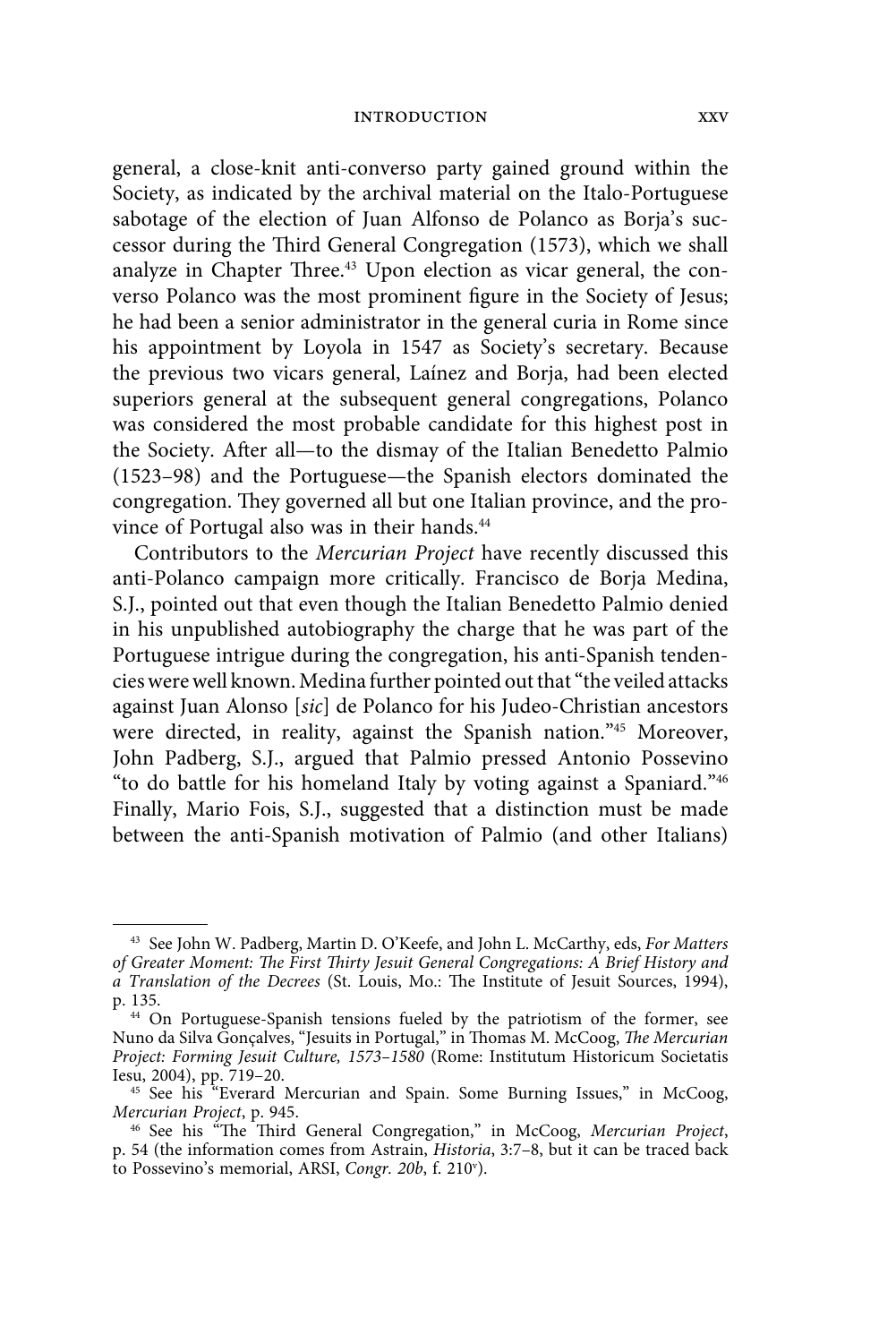and the anti-converso opposition of the Portuguese group.<sup>47</sup> As we shall see, however, the archival material that we examine in this book reveals that the real intention of both Palmio and the Portuguese was to impede the election of Polanco or any other *converso* candidate. "Spanish" was a euphemism for "Jew/converso," and the "anti-Spanish" campaign during the Third General Congregation was thus merely a camouflage for the Italo-Portuguese anti-converso conspiracy.

In spite of the death of the royal minister, Ruy Gómez de Silva, and his protégé Araoz in 1573, the anti-converso lobby found support in the newly elected superior general Everard Mercurian (1514–80), who from the very first years of his office "cleansed the house": he removed from Rome (and possibly from Italy or even Europe) almost all Spanish Jesuits, especially those who are accused in Palmio's memorial of being part of the converso lobby.48

Ironically, Mercurian's segregation policy created new opportunities for some converso or pro-converso Jesuits who had occupied high-ranking positions in the Jesuit administration to reinvent themselves as prolific writers. Three clear examples are Polanco, who spent the last years of his life composing the first multi-volume chronicle of the Society;49 Nadal, who produced his monumental *Evangelicae Historiae Imagines* with 153 superb engravings by Bernardino Passeri (d. c. 1590), Maarten de Vos (1532–1603), the brothers Wierix, and others;50 and especially Pedro de Ribadeneyra (1525–1611), who between 1574 and 1611 composed an impressive number of writings on history, historiography, asceticism, and politics, many of which were multi-edited and translated, assigning him a foremost place among the writers of the Spanish *Siglo de Oro*, as we shall see in Chapter Three.

Arguably, the discriminatory policy of Mercurian—one that was subsequently endorsed also by Claudio Acquaviva (1543–1615)—and the defeat of the converso lobby during the general congregation triggered the anti-Roman movement by Spanish Jesuits known as the *memoria-*

<sup>47</sup> Fois, "Everard Mercurian," in McCoog, *Mercurian Project,* pp. 21–5.

<sup>&</sup>lt;sup>48</sup> See Palmio's autobiography, ARSI, *Vitae 164*, ff. 42<sup>r</sup>–45<sup>v</sup>; Rey ("El problema de cristianos nuevos," p. 187) mistakenly argued that Mercurian maintained the proconverso policy of Loyola and Laínez.

<sup>49</sup> MHSI, *Chronicon*, 6 vols.

<sup>50</sup> Gerónimo [Jerónimo] Nadal, *Evangelicae historiae imagines: ex ordine Evangeliorum quae toto anno in Missae sacrifi cio recitantur, in ordinem temporis vitae Christi digestae* (Antwerp: Martin Nutius [/Plantin], 1593).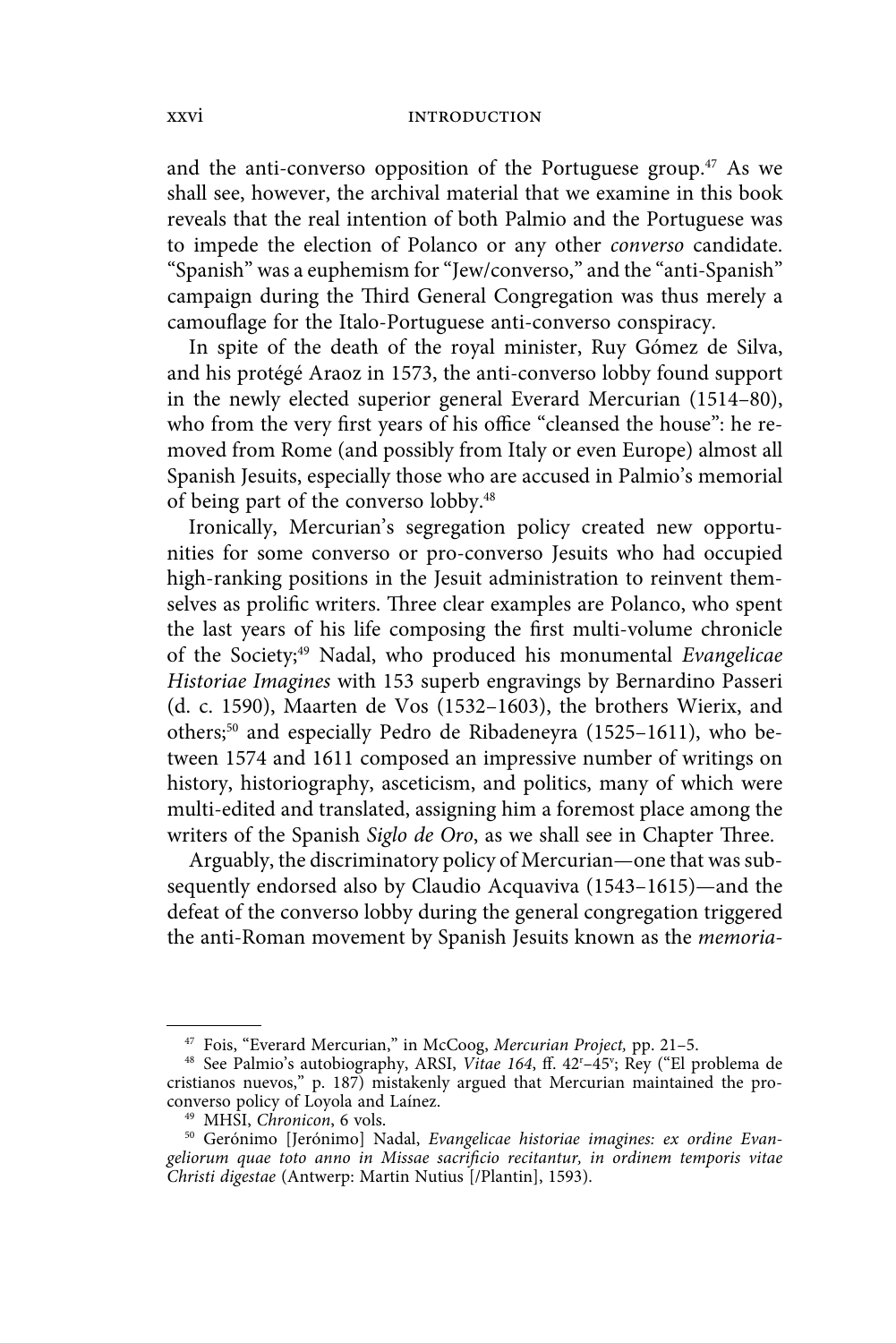#### introduction xxvii

*listas*. 51 Contrary to what the closet-converso Ribadeneyra argued (in an attempt to minimize the participation of his fellow converso Jesuits in this movement),<sup>52</sup> some members were indeed of converso background. In an alleged plot against their superior general in Rome, they sent secret memorials to the Spanish court, the Inquisition, and the Holy See, asking for reform of the Jesuit Institute and, especially, for the autonomy of the Spanish Jesuit provinces.<sup>53</sup> As in the case of the earlier *comunero* movement in Spain,<sup>54</sup> the vexed question of whether the participation of conversos in the *memorialistas* movement gives it an exclusively converso character needs a more comprehensive and unprejudiced answer, which exceeds the scope of the present book.<sup>55</sup>

The converso character of the *memorialistas* movement was indeed accentuated by the anti-converso lobby, which after the election of Acquaviva (1581) included other high-ranking officials in the Jesuit curia, such as Paul Hoffaeus (c. 1530-1608), Manuel Rodrigues  $(1534–96)$ , and Lorenzo Maggio  $(1531–1605)$ . Their Italian predecessor, Assistant General Benedetto Palmio, had fueled their anticonverso bias. It is evident in a manuscript that has remained virtually unknown for more than 400 years (its critical edition is published in the appendix to the present book). In it, the author relates how "the multitude and insolence of Spanish neophytes" in the Order had been growing. According to him, the first two superiors general, Ignatius of Loyola and Diego Laínez, had excluded conversos, but conversos subsequently had found refuge in Laínez's successor, Francisco de Borja. It was true that the converso party had been defeated during the Third General Congregation in 1573, Palmio related, but they were insufficiently controlled by the newly elected superior general, Mercurian, and consequently revolted against Rome under his successor, Acquaviva.

<sup>&</sup>lt;sup>51</sup> See *DHCJ* 3:2615-6.<br><sup>52</sup> See *Mon Rib.* 2:191.

<sup>&</sup>lt;sup>53</sup> For an interpretation of this movement through the lens of the crisis of the "partido castellano" and the transformation of the Spanish monarchy, see José Martínez Millán, "La crisis del 'partido castellano' y la transformación de la Monarquía Hispana," *Cuadernos de Historia Moderna* 2 (2003): 15–17.

<sup>54</sup> See, for example, J.I. Gutiérrez Nieto, "Los conversos y el movimiento comunero," *Hispania* 94 (1964): 237–61.

<sup>&</sup>lt;sup>55</sup> See Francisco de Borja Medina, "Los precursores de Vieira: Jesuitas andaluses y castellanos en favor de los cristianos nuevos," in *Terceiro centenário da morte do Padre António Vieira. Congresso internacional. Actas* (Braga: Universidade Catolica Portugues, 1999), pp. 494–7, where he criticizes Astrain's biased judgment on the movement, expressed in the latter's *Historia de la Compañía de Jesús en la asistencia de España*.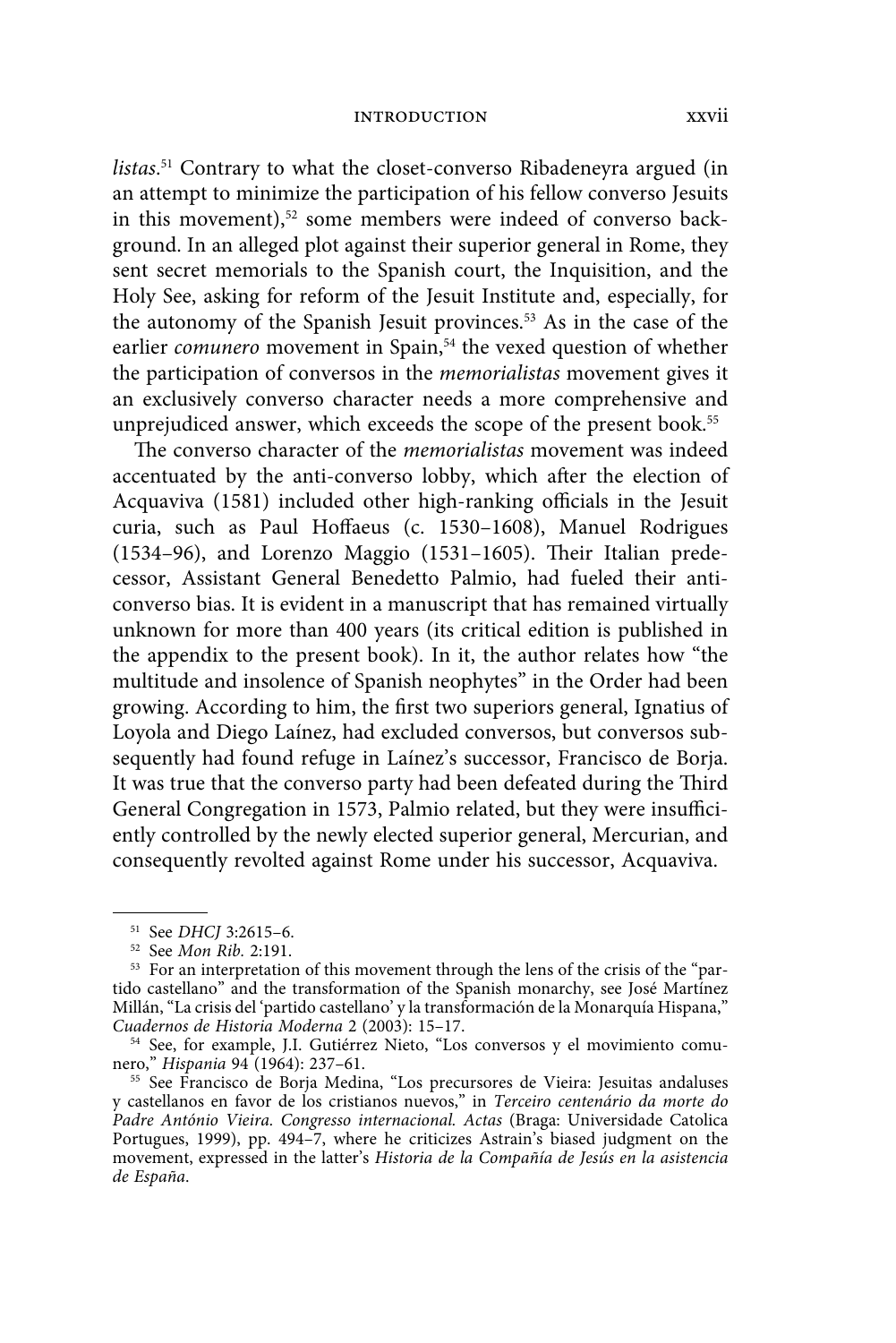#### xxviii introduction

This and other documents by Acquaviva and his three assistants that we critically scrutinize in Chapter Three undeniably reveal that these men orchestrated the discrimination of Christians of Jewish lineage into law at the Fifth General Congregation (1593), as punishment for the alleged participation of conversos in the revolt against their way of governing the Society. Ironically, this congregation was convened because of pressure from two converso Jesuits, José de Acosta (1540– 1600) and Cardinal Francisco de Toledo (1532–96).

There is no doubt, however, that the 1593 decree—proclaiming that Jewish (and Muslim) ancestry, no matter how distant, was an insurmountable impediment for admission to the Society—ignored Loyola's desires as expressed in the Jesuit Constitutions and contradicted the practice of the first three generalates. The lineage-hunting season began. The measure, which was voted for by all but two delegates, was so harsh that it scandalized even the Cardinal Archbishop of Toledo and Inquisitor General, Gaspar de Quiroga (1507–94), who affirmed that the Society dishonored itself by promulgating such a law.56 Indeed, Quiroga, who held the reins of the Spanish Inquisition between 1573 and 1594—during the bout of the most intense Jesuit anti-converso offensive—restricted the employment of purity-of-blood laws, a policy that reflected a shift in the approach of Philip II's council to the converso problem in the last decades of the sixteenth century.<sup>57</sup> As a matter of fact, the Jesuit Sixth General Congregation mitigated the 1593 decree in 1608,<sup>58</sup> if only superficially, because of strong opposition from many Jesuits led by Antonio Possevino (1533–1611), Diego de Guzmán (c. 1522–1606), Ribadeneyra, Girón de Alarcón, and Juan de Mariana (1536–1624). These men's writings against discrimination

<sup>56</sup> On Quiroga's relationship with Loyola, Laínez, Borja, and especially with Ribadeneyra and Mariana, see Henar Pizarro Llorente, *Un gran patrón en la corte de*  Felipe II: Don Gaspar de Quiroga (Madrid: Universidad Pontificia Comillas, 2004), pp. 104–7. He had an affable relationship also with Alfonso Salmerón (see ARSI, *Ita 119*, f. 195 and *Ita 120*, f. 131).

<sup>57</sup> See Kamen, "Crisis de conciencia," pp. 322–56, and the revised English version of this article in Henry Kamen, *Crisis and Change in Early Modern Spain* (Aldershot: Ashgate, 1993), part VII, pp. 1, 8–9, 12–3. Kamen is incorrect, stating that the 1593 decree regarded only Spain and that it was revoked in 1608 (p. 13). The first part of the error was followed by Stafford Poole in his "The Politics of *limpieza de sangre*: Juan de Ovando and His Circle in the Reign of Philip II," *The Americas* 55 (1999), p. 367. The decree was universal and was abrogated only in 1946, as we shall see below.

 $^{58}$  See Rey, ("El problema de cristianos nuevos," p. 203); and Medina, "Los precursores de Vieira," pp. 511–3.